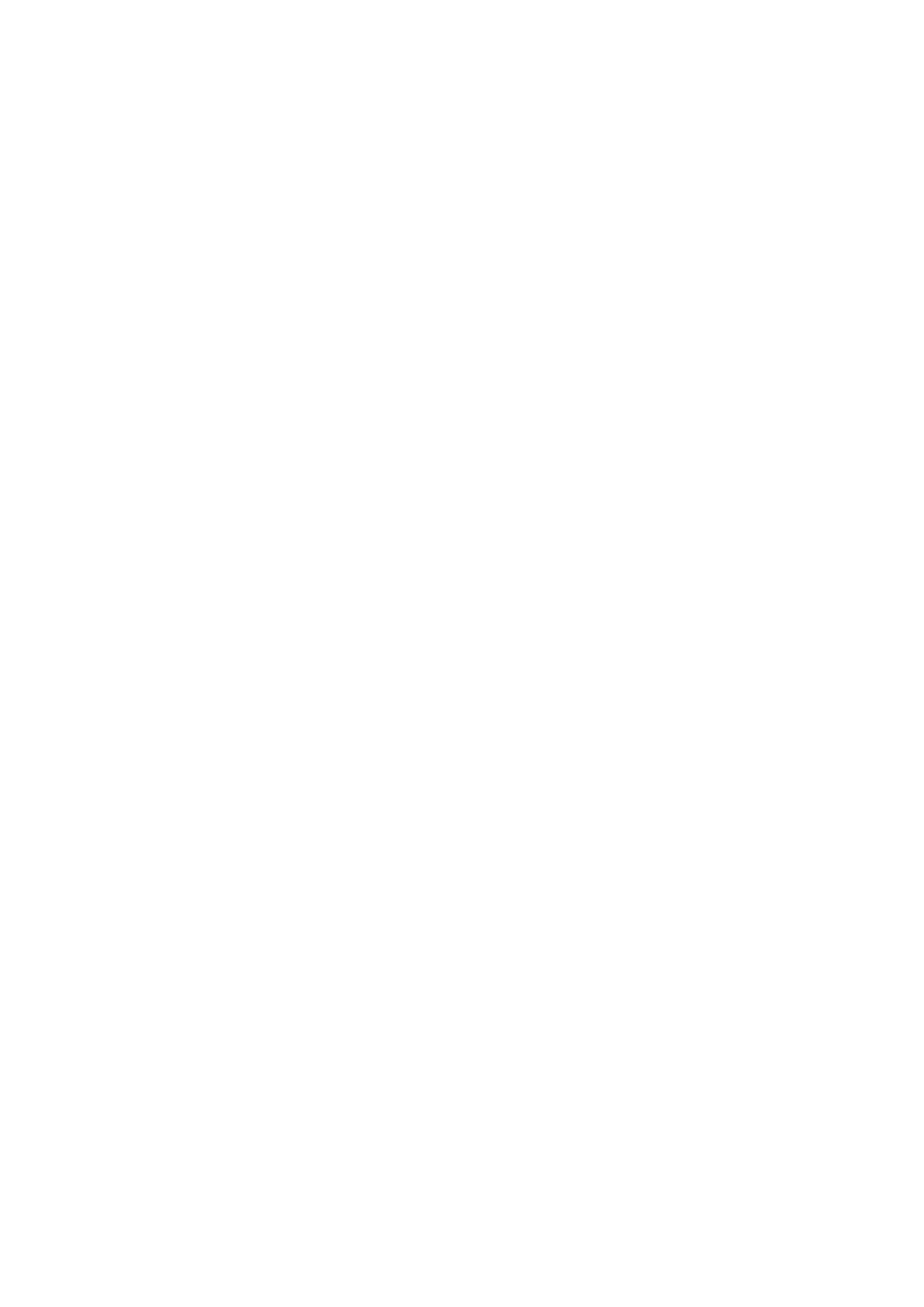

# Midwifery supervision and regulation

A report by the Health Service Ombudsman of an investigation into a complaint from Mr M about the North West Strategic Health Authority

Presented to Parliament pursuant to Section 14(4) of the Health Service Commissioners Act 1993

Ordered by the House of Commons to be printed on 10 December 2013

HC 862

London: The Stationery Office

£8.75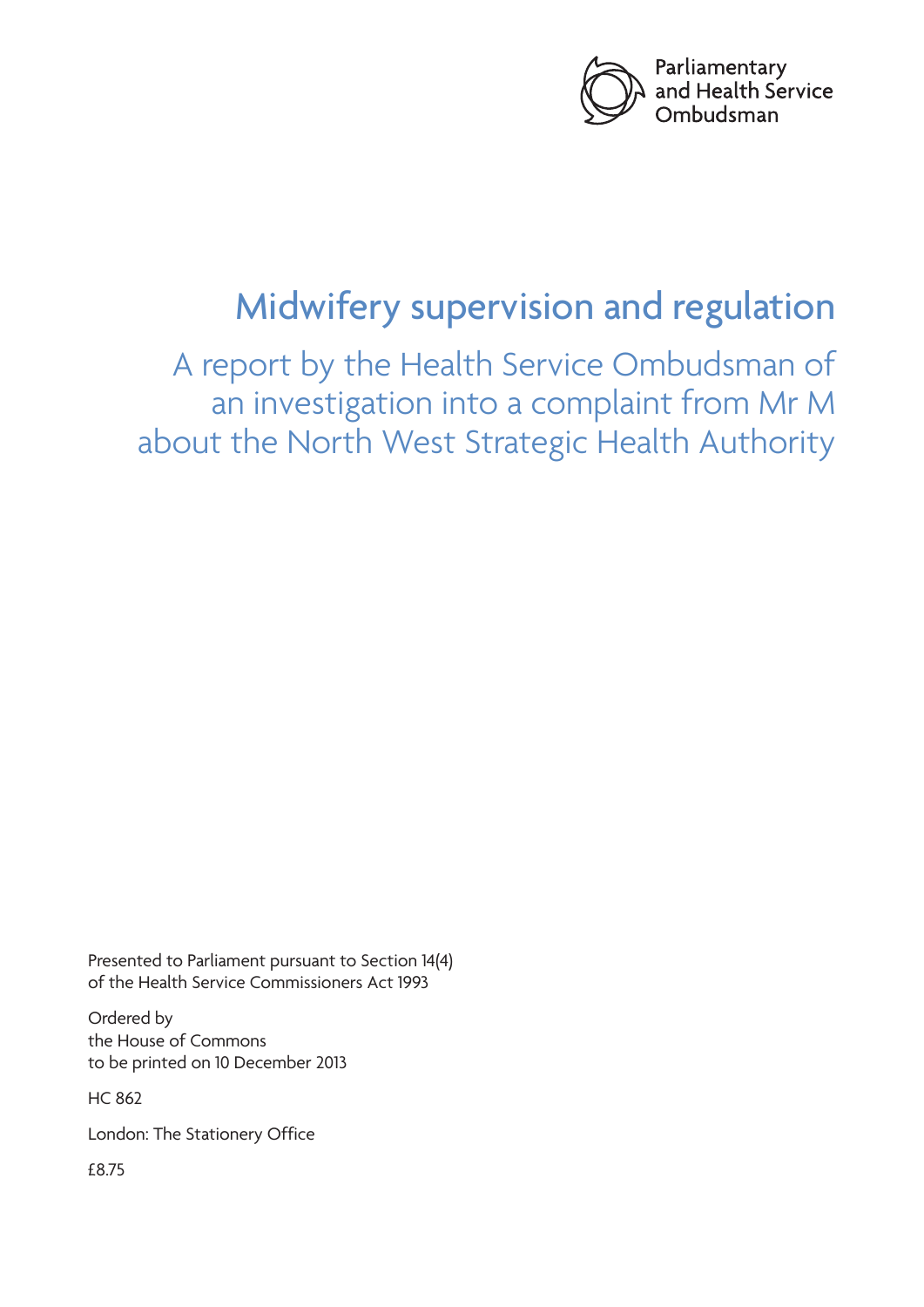© Parliamentary and Health Service Ombudsman (2013).

The text of this document (this excludes, where present, the Royal Arms and all departmental and agency logos) may be reproduced free of charge in any format or medium providing that it is reproduced accurately and not in a misleading context

The material must be acknowledged as Parliamentary and Health Service Ombudsman copyright and the document title specified. Where third party material has been identified, permission from the respective copyright holder must be sought.

Any enquiries regarding this publication should be sent to us at phso.enquiries@ombudsman.org.uk.

You can download this publication from our website at www.ombudsman.org.uk.

ISBN: 9780102987294

Printed in the UK for The Stationery Office Limited

on behalf of the Controller of Her Majesty's Stationery Office

ID P002607026 12/13

Printed on paper containing 75% recycled fibre content minimum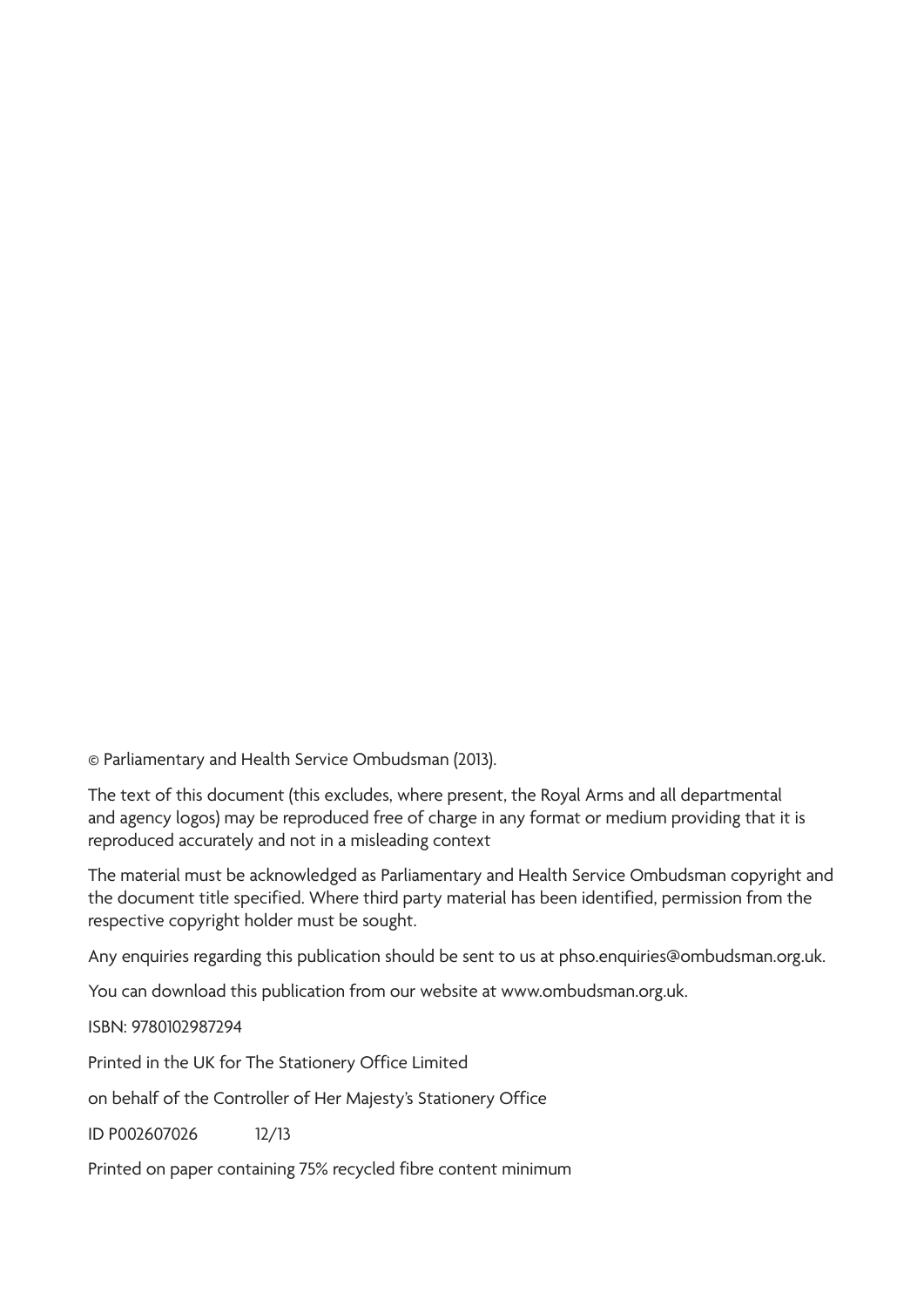### **Contents**

| Foreword                                             | $\overline{2}$ |
|------------------------------------------------------|----------------|
| Summary                                              | $\mathsf{3}$   |
| The complaint                                        | $\overline{4}$ |
| Our decision                                         | $\overline{4}$ |
| The Health Service Ombudsman's jurisdiction and role | 5              |
| How we decided whether to uphold this complaint      | 5              |
| What should have happened?                           | 6              |
| <b>Background information</b>                        | $\overline{7}$ |
| The investigation                                    | 10             |
| Our clinical advice                                  | 15             |
| <b>Findings</b>                                      | 17             |
| Recommendations                                      | 20             |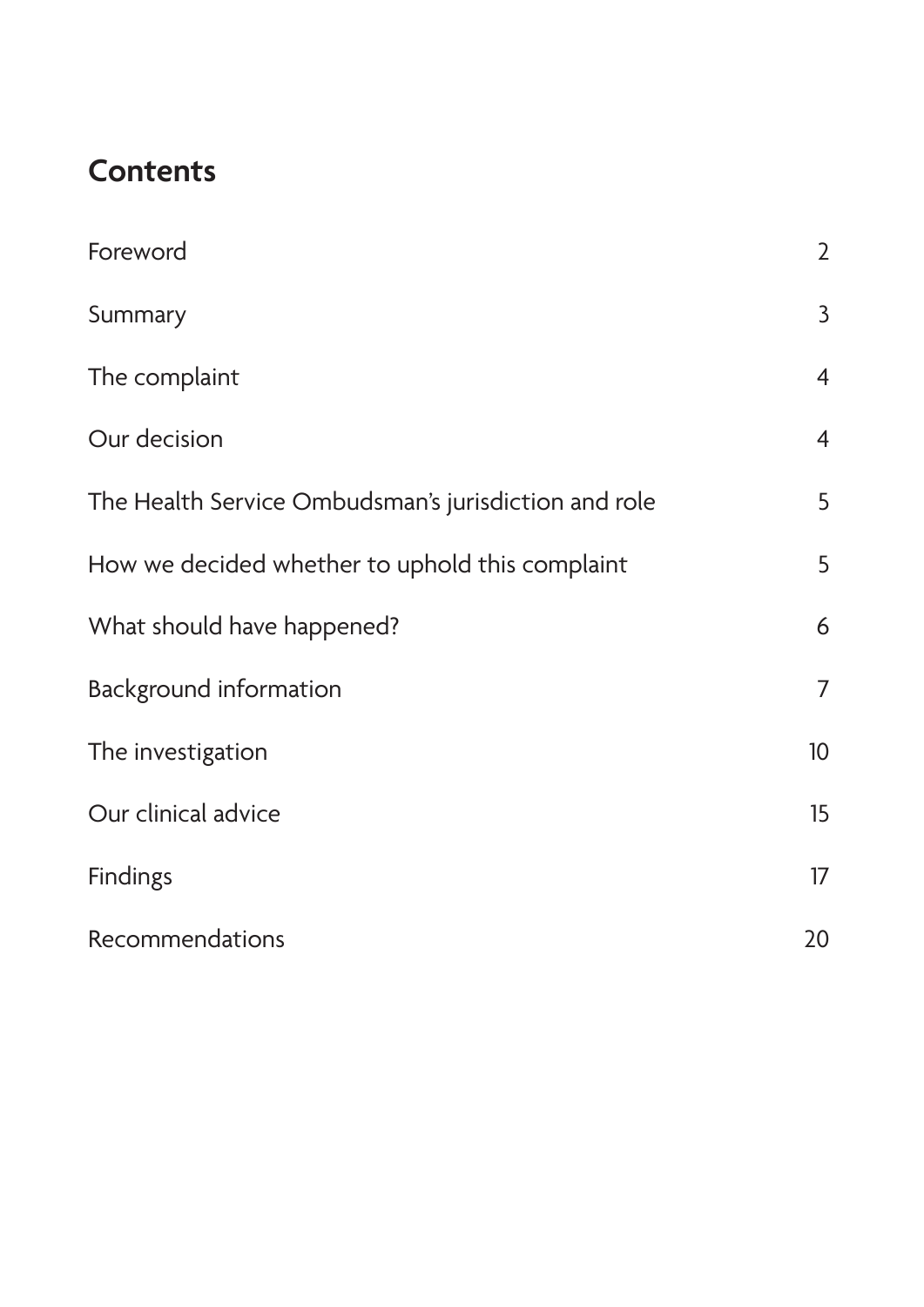### <span id="page-5-0"></span>**Foreword**

We are laying before Parliament, under section 14(4) of the *Health Service Commissioners Act 1993*, this report on an investigation into a complaint made to us as Health Service Ombudsman for England.

The report is being laid before Parliament to help others learn from the maladministration it describes.

The complaint is about the North West Strategic Health Authority (the SHA). Mr M complained to us that the SHA failed to carry out adequately its functions as the Local Supervising Authority (LSA) for midwives following the death of his wife and baby son at Furness General Hospital in July 2008.

This is one of three complaints we are publishing which deal with midwifery supervision and regulation under the SHA. All three cases are cited in *Midwifery supervision and regulation: recommendations for change*, which calls for changes in the interests of the safety of mothers and babies.

#### **Dame Julie Mellor, DBE Health Service Ombudsman**

December 2013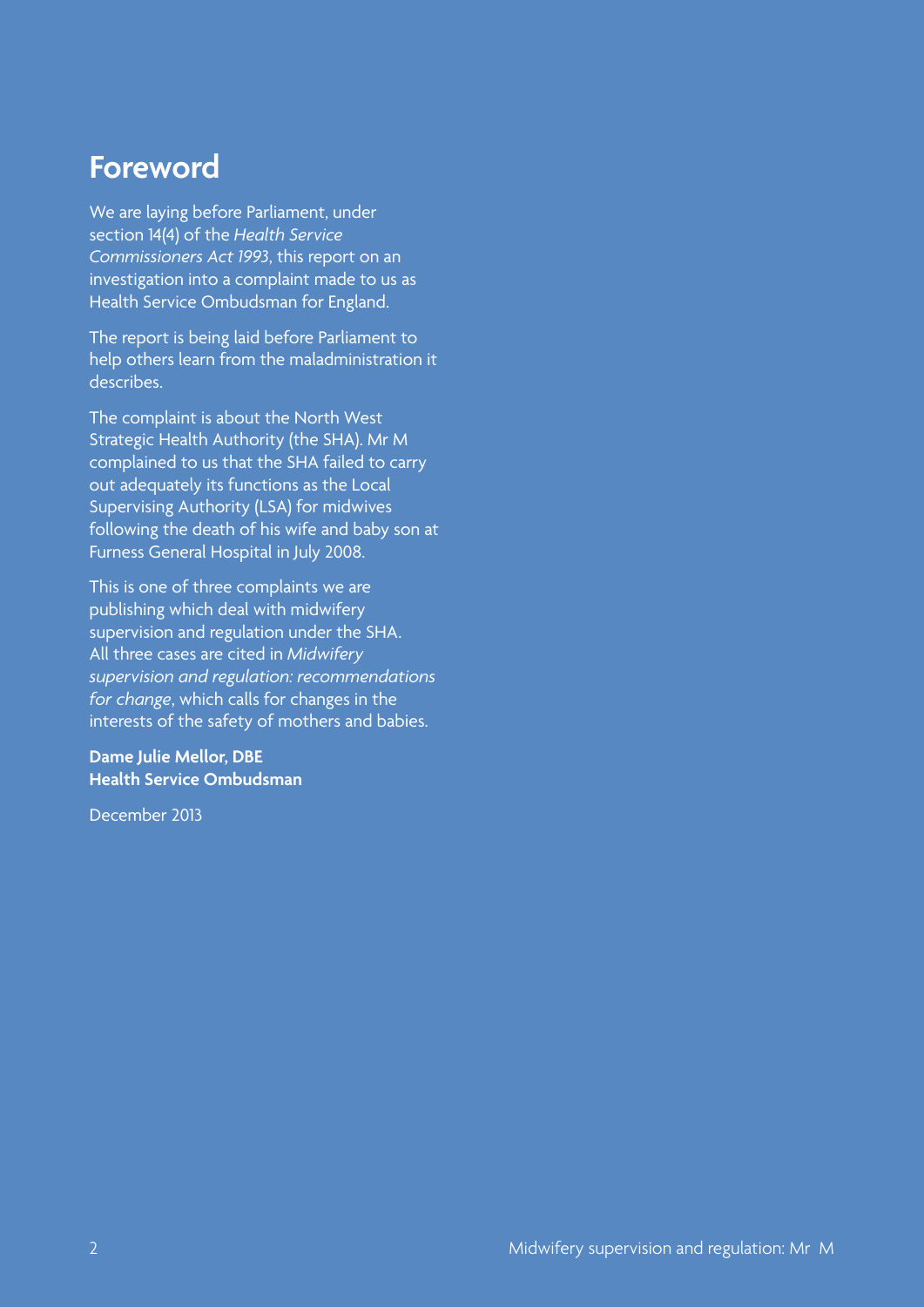### <span id="page-6-0"></span>**Summary**

### Mrs M and Baby M

#### What happened

Mrs M went into Furness General Hospital in July 2008 for the birth of her son. Sadly, there were problems during her labour and she died after the birth, despite attempts to resuscitate her. Her son, Baby M, died the next day because he had been deprived of oxygen during the birth.

Two of the Local Supervising Authority's (LSA) Supervisors of Midwives, Midwife A and Midwife B, reviewed the records and decided that there were no midwifery concerns that would warrant a supervisory investigation. Mr M told us that, as a result of their decision not to investigate, he and his wife's family had not been able to mourn the deaths of mother and baby.

#### What we found

Midwife A should have identified a number of failings in the midwifery care provided for Mrs M, who was a high-risk mother because she had diabetes and was having her labour induced. Baby M's heart should have been monitored at regular intervals using continuous fetal heart monitoring from the moment Mrs M arrived in the delivery suite. The fact that this was not done should have prompted a decision to investigate.

The Strategic Health Authority (SHA) should have gone much further than they did in investigating the original decision by the Supervisor of Midwives not to undertake a supervisory investigation. As a result, they did not give Mr M an evidence-based explanation of that decision. They also said that the decision by the Supervisor of Midwives was sound when the evidence was clear that a supervisory investigation should have been carried out.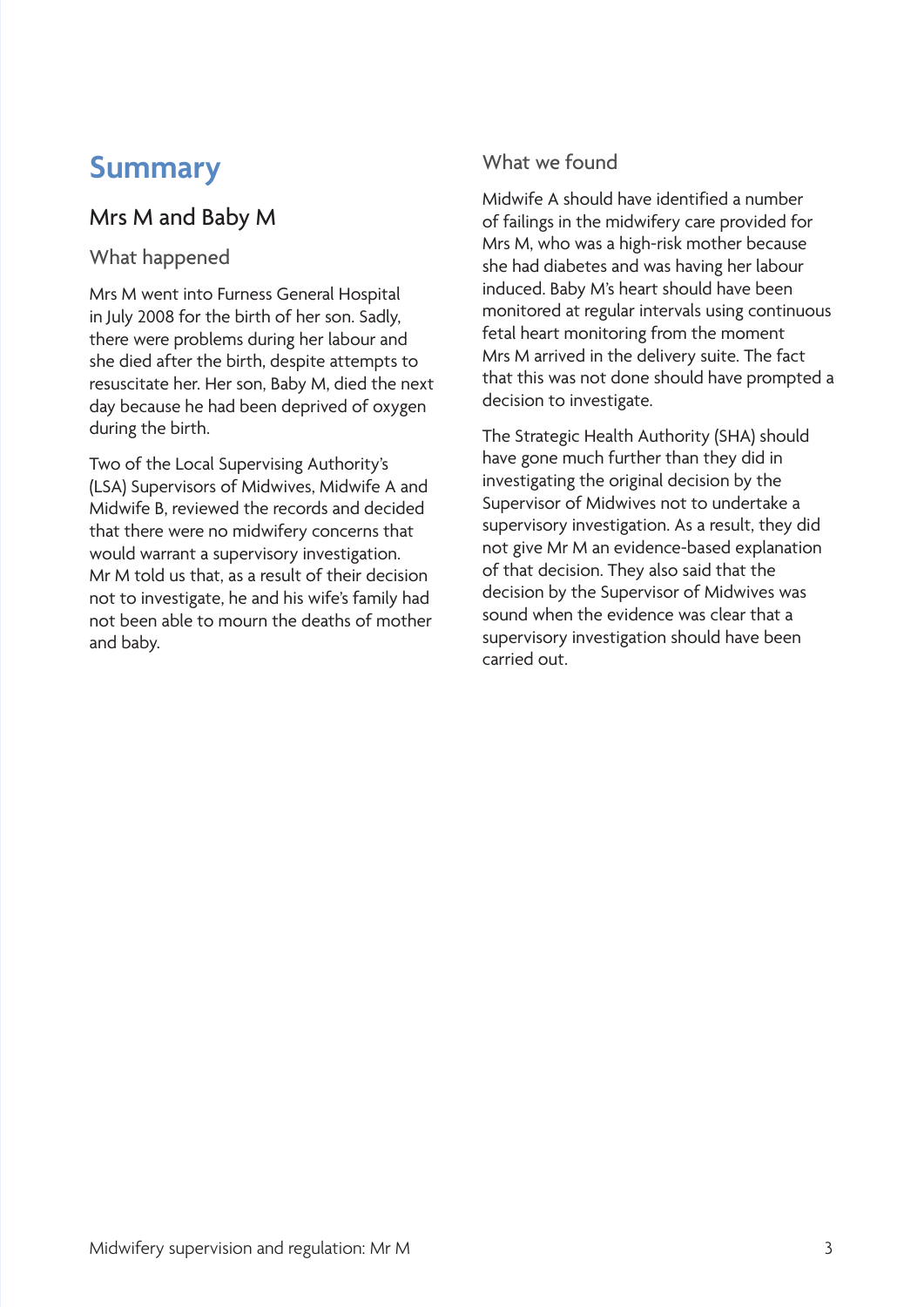## <span id="page-7-0"></span>**The complaint**

- 1. We have investigated Mr M's complaint that the North West Strategic Health Authority<sup>1</sup> (the SHA) failed to carry out adequately its functions as the Local Supervising Authority<sup>2</sup> (LSA) for midwives in relation to open and effective supervisory investigations of midwives following the death of his wife and baby son at Furness General Hospital (part of University Hospitals of Morecambe Bay NHS Foundation Trust<sup>3</sup>) in July 2008.
- 2. We have also investigated Mr M's concerns that the SHA failed to deal with his complaint about this effectively.
- 3. Mr M said that he did not think the supervisory investigation process was followed by the SHA when they made the decision not to carry out a supervisory investigation. He said that, as a result, neither he nor his wife's family are able to mourn the death of Mrs M and their son, Baby M. Mr M said he would like to know who decided that an investigation was not necessary, the reason for this decision and whether all the appropriate information was considered. Mr M wanted the SHA to openly acknowledge any mistakes made, to improve processes and so improve public confidence.

### **Our decision**

- 4. Having considered all the available evidence related to Mr M's complaint about the SHA, and having taken account of the clinical advice I received, I have reached a decision.
- 5. I have found that the SHA did not carry out its functions adequately as the LSA for midwives following the deaths of Mrs M and Baby M. I have concluded that this was so far below the relevant standards and established good practice that it was maladministration. I have also found maladministration in the SHA's response to Mr M's complaint about this.
- 6. I have found that an injustice arose to Mr M in consequence of this maladministration because, without an investigation into the midwifery care provided, or any acknowledgement that the original decision not to carry out an investigation was flawed, he has been unable to mourn the loss of his wife and baby son, in addition to having good reasons to doubt whether lessons have been learnt.
- 7. I therefore uphold Mr M's complaint about the SHA.

At the time of the events complained about, the North West Strategic Health Authority was responsible for discharging the LSA function. Since 1 April 2013, SHAs no longer exist, and while LSA Midwifery Officers are to remain in place as before, the overall statutory responsibility for the LSA is now with NHS England.

 $2$  LSAs are impartial organisations responsible for ensuring statutory supervision of midwives is undertaken according to Nursing and Midwifery Council's (NMC) standards.

<sup>&</sup>lt;sup>3</sup> The actions taken by the University Hospitals of Morecambe Bay NHS Foundation Trust and the clinical care provided are not part of the scope of our investigation.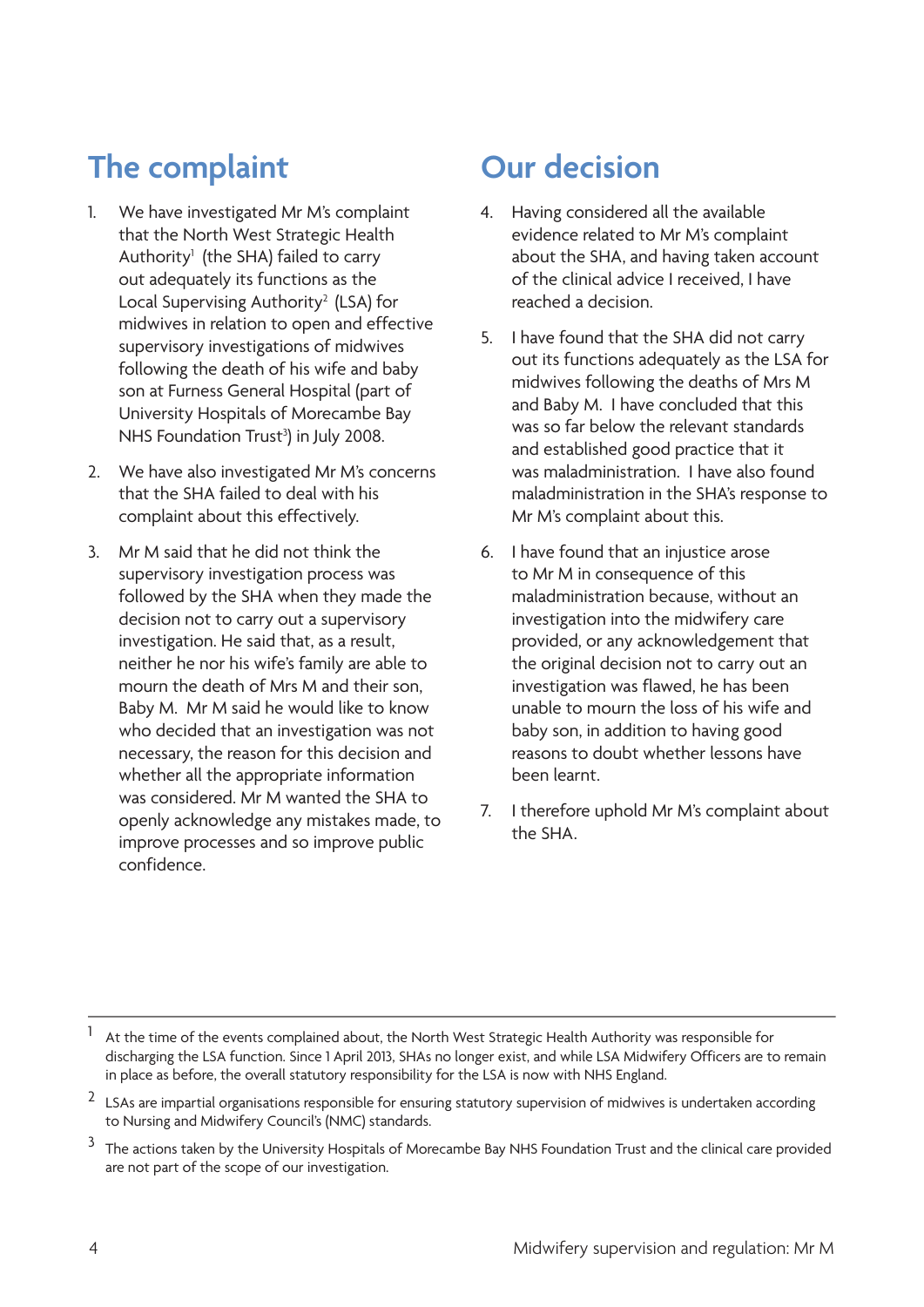### <span id="page-8-0"></span>**The Health Service Ombudsman's jurisdiction and role**

- 8. Our role is to look at complaints about the NHS in England.<sup>4</sup> We can investigate complaints about NHS organisations such as trusts, strategic health authorities, family health service providers such as GPs, and independent persons (individuals or organisations) providing a service on behalf of the NHS.
- 9. Our approach when investigating is to consider whether there is evidence to show that maladministration or service failure has happened. We then look at whether that has led to an injustice or hardship that has not been put right. If we find an injustice that has not been put right, we will recommend that the NHS take action. Our recommendations may include asking the organisation to apologise, or to pay for any financial loss, inconvenience or worry caused. We may also recommend that the organisation takes action to stop the same mistakes happening again.

### **How we decided whether to uphold this complaint**

- 10. When looking at a complaint, we generally begin by comparing what happened with what should have happened. So, as well as finding out the facts of the complaint, we look at what the organisation should have been doing at the time. We look at the general principles of good administration that we think all public organisations should follow. We also look at the relevant law and policy that the organisation should have used at the time.
- 11. Once we have found out what should have happened, we look at whether those things did happen or not. We look at whether the organisation's actions, or lack of them, were in line with what they should have been doing. If not, we decide whether that was so bad that it was maladministration or service failure.

<sup>4</sup> Our role is formally set out in the *Health Service Commissioners Act 1993.*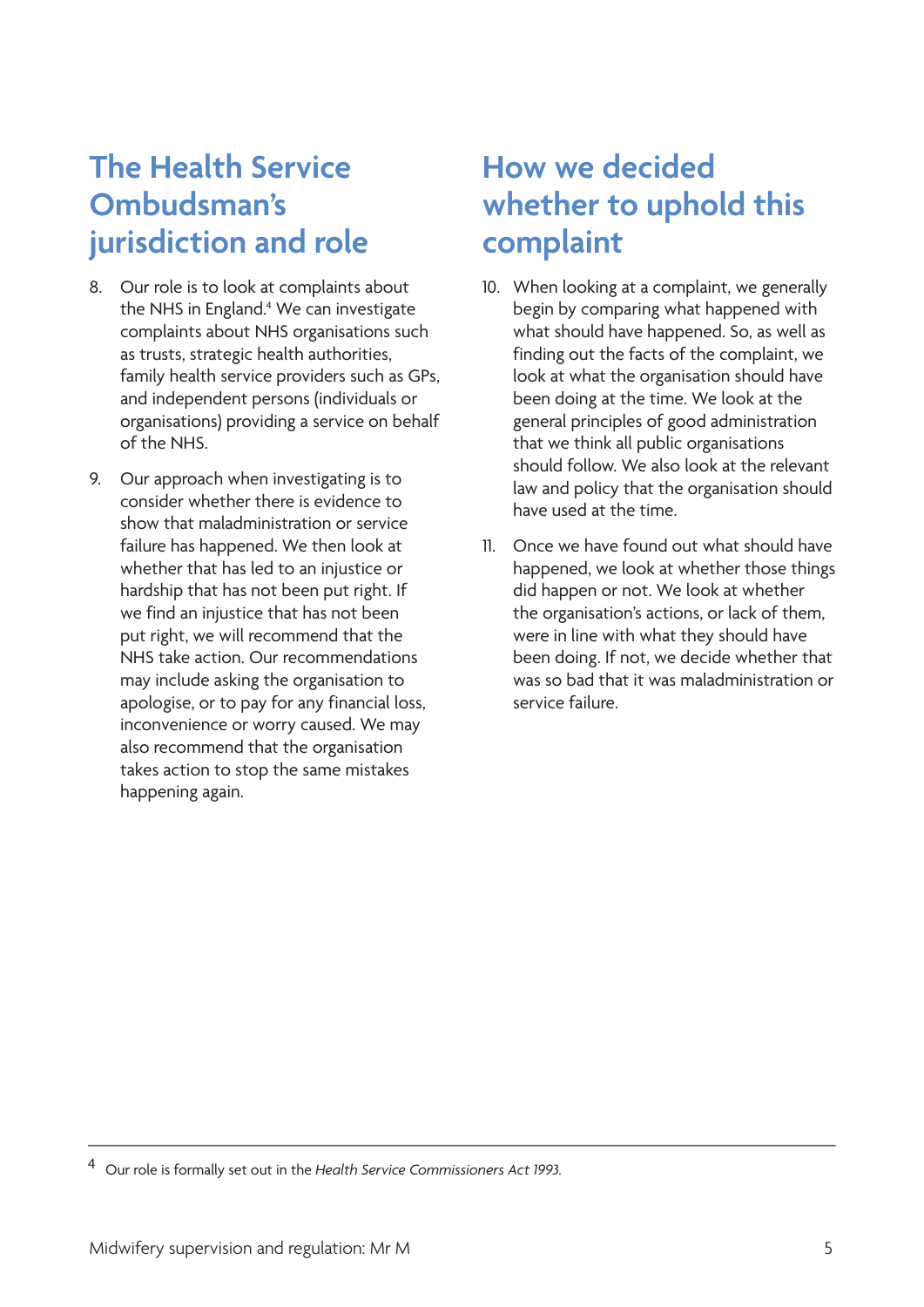## <span id="page-9-0"></span>**What should have happened?**

- 12. Our Principles of Good Administration, Principles of Good Complaint Handling and Principles for Remedy are broad statements of what public organisations should do to deliver good administration and customer service, and how to respond when things go wrong. The same six key Principles appear in each of the three documents. These six Principles are:
	- • Getting it right
	- • Being customer focused
	- • Being open and accountable
	- • Acting fairly and proportionately
	- • Putting things right, and
	- • Seeking continuous improvement.
- 13. The Principle of Good Administration particularly relevant to this complaint is:
	- *• 'Getting it right'*  which, among other things, means public organisations must act in accordance with recognised quality standards, established good practice or both.
- 14. Two of the Principles of Good Complaint Handling particularly relevant to this complaint are:
	- *• 'Being open and accountable'* which includes public organisations providing honest, evidence-based explanations and giving reasons for decisions. They should keep full and accurate records; and
- *• 'Acting fairly and proportionately'*  which includes ensuring that complaints are investigated thoroughly and fairly to establish the facts of the case.
- 15. In addition to these principles, there are specific standards that were relevant to our investigation of this case.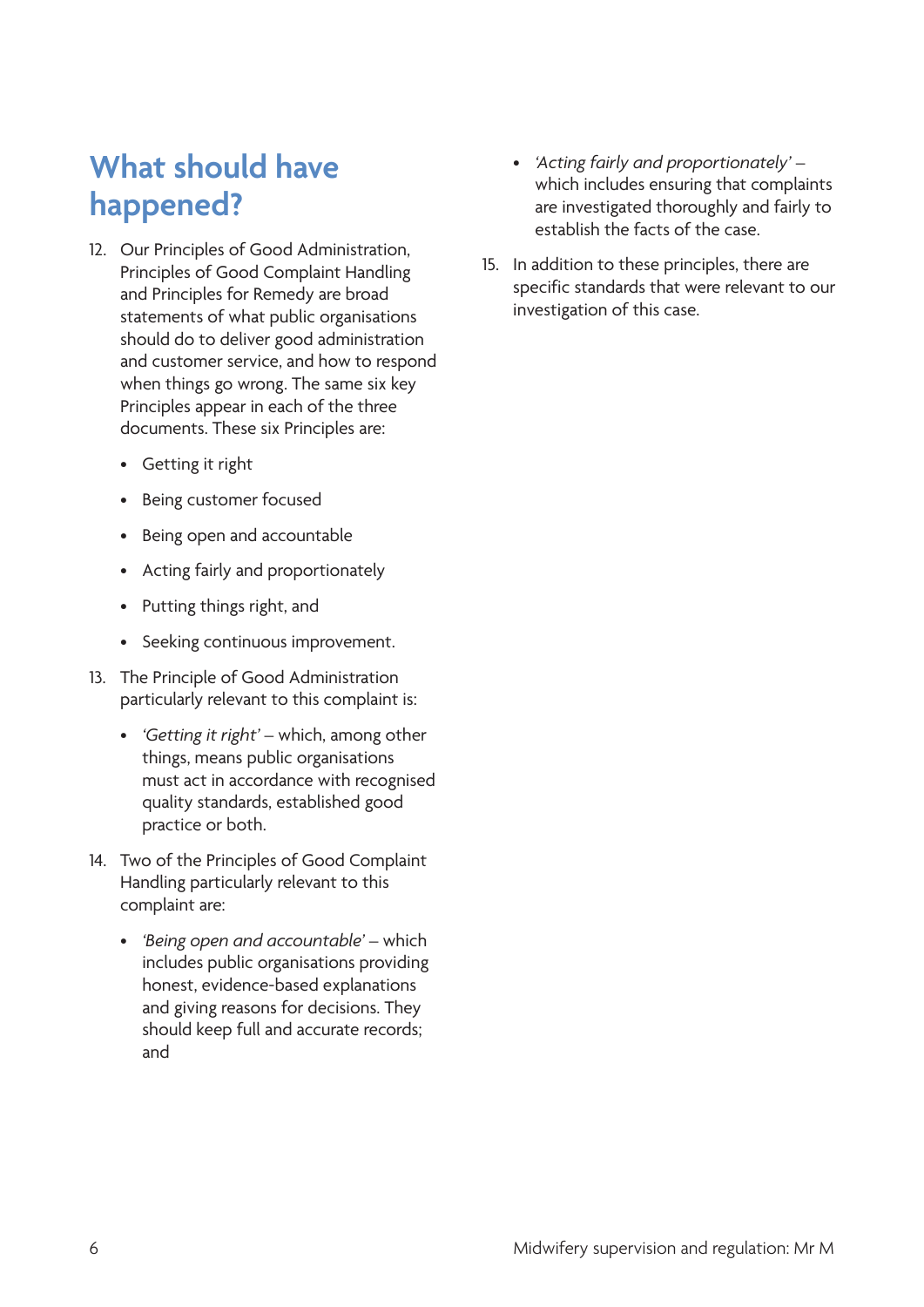## <span id="page-10-0"></span>**Background information**

- 16. Supervision is a statutory responsibility based on the Nursing and Midwifery Council's *Midwives rules and standards*  (2004), which provides a mechanism for support and guidance to every midwife practising in the UK. The purpose of supervision of midwives is to protect women and babies by actively promoting a safe standard of midwifery practice. Supervision is a means of promoting excellence in midwifery care, by supporting midwives to practise with confidence, therefore preventing poor practice.<sup>5</sup>
- 17. Each Local Supervising Authority (LSA in this case the SHA) is responsible for ensuring that statutory supervision of all midwives, as required in *The Nursing and Midwifery Order* (2001) and the Nursing and Midwifery Council's *Midwives rules and standards* (2004) is exercised to a satisfactory standard within its geographical boundary. LSA arrangements differ across the UK. In 2008, in England, the responsibility for the LSA function lay with the SHAs.
- 18. Each LSA appoints and employs a practising midwife to undertake the role of LSA Midwifery Officer (LSAMO) who has the responsibility of ensuring that the statutory supervision of midwives is carried out to a satisfactory standard.6 The LSAMO is based within the SHA. The LSAMO appoints Supervisors of Midwives, who operate locally (that is, they are employed by the relevant NHS organisation) and who are directly accountable to the LSA for all matters relating to the statutory supervision of midwives. Local frameworks

exist to support the statutory function. Every midwife will have her own named Supervisor of Midwives, with whom she will have regular contact (Rule 12).

19. When an incident occurs and a decision on whether a supervisory investigation is required, the Supervisors of Midwives will discuss and decide which Supervisor will carry out the initial investigation. This Supervisor cannot be the named Supervisor of the midwife or midwives who provided the care, nor can they be a Supervisor of Midwives who provided care during the incident.

#### The specific standards

*The Local Authority Social Services and National Health Services and National Health Service Complaints (England) Regulations 2009* 

- 20. *The Local Authority Social Services and National Health Services and National Health Service Complaints (England) Regulations 2009* (the Regulations) say that NHS organisations must make arrangements for the handling of complaints. These arrangements must ensure that complaints are dealt with efficiently and are properly investigated. Complainants must receive a timely and appropriate response and be told the outcome of the investigation of their complaint. Necessary action must be taken by the organisation in the light of the outcome of a complaint.
- 21. The Regulations state that after completing the investigation, a report should be produced that explains how the complaint was considered and the conclusions

<sup>5</sup> *Modern Supervision in Acti*on (August 2009 – NMC and LSAMO Forum UK).

<sup>6</sup> LSAMOs are a point of contact for Supervisors of Midwives for advice on aspects of supervision, especially difficult or challenging situations.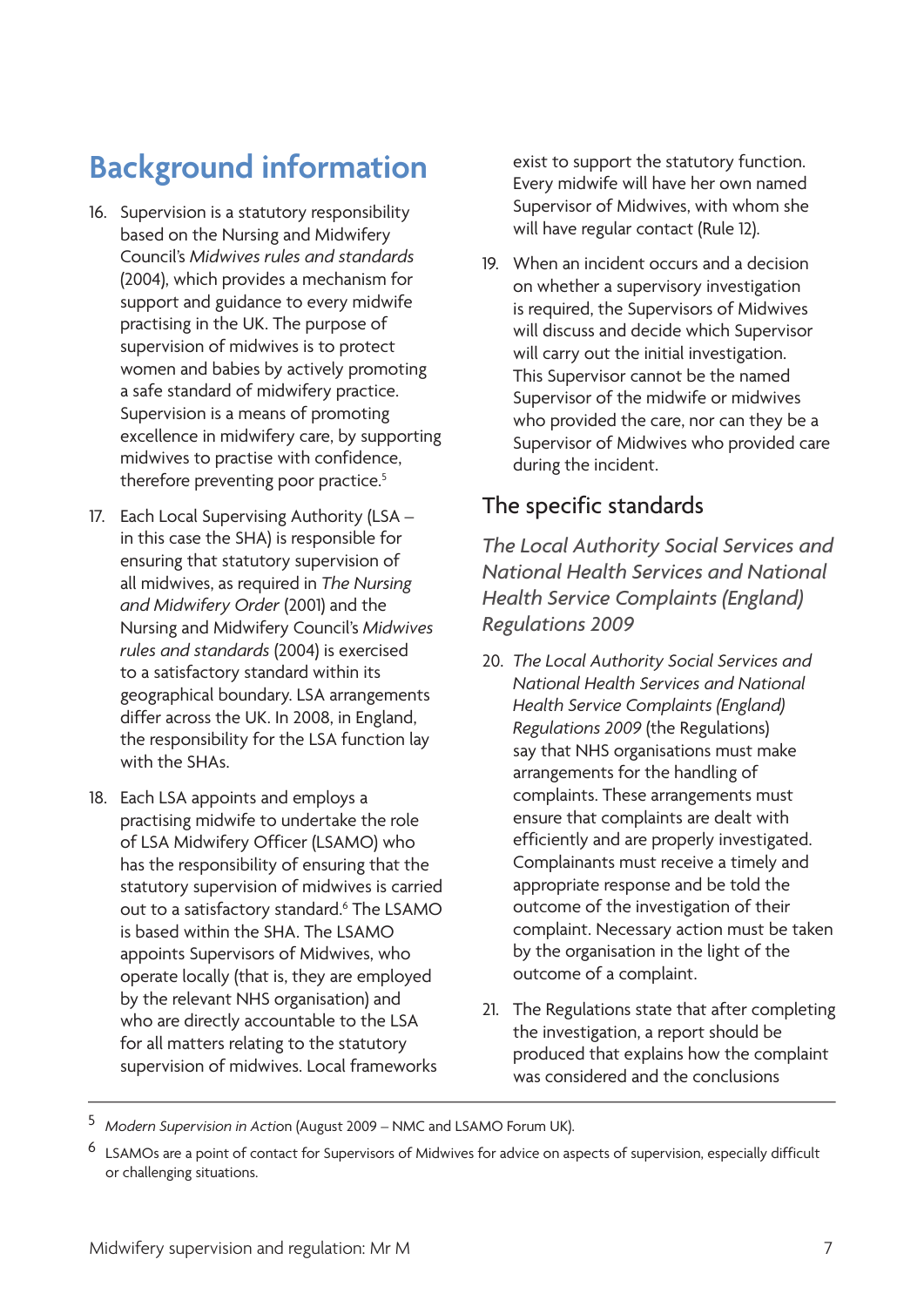reached in relation to the complaint. The response should confirm whether any remedial action is necessary following the complaint.

The Nursing and Midwifery Council *Standards for the supervised practice of midwives* (2007) (the NMC standards)

22. Standard 1.1 says that:

*'Following an untoward event or the recognition of circumstances indicating lack of competence, a Supervisor of Midwives, independent of any management investigation, should undertake a full supervisory investigation of untoward incidents or circumstances. This should include where necessary a risk analysis and root cause analysis.'*

23. Standard 1.2 says that:

*'Supervisory investigations should take place as soon as possible after any untoward event or circumstances, and may be initiated by a Supervisor of Midwives regardless of any employment processes. The Local Supervising Authority should be informed that a supervisory investigation has commenced.'*

24. In its explanatory notes to standard 1 (*'Investigating alleged lack of competence'*), the NMC Standards say that it is essential that a *'thorough and independent investigation of an untoward event or near miss be carried out by a Supervisor of Midwives to ensure that midwifery practice has been safe'.* 

25. The NMC standards also say that the investigating Supervisor of Midwives should not have been involved in the original incident in order to reduce any potential conflict of interest. They say that it is *'in the interest of protection of the public that such investigations take place and are concluded promptly'* and that, in general, it *'would be reasonable for a 20-day investigation period for instance, following events or receipt of complaints'.* 

North West Local Supervisory Authority *Guidance for Supervisors of Midwives 2005* (revised 2008)

- 26. The North West LSA *Guidance for Supervisors of Midwives, 2005* (revised 2008) provided guidance for midwifery supervision at the time of the episode complained about. This guidance incorporated parts of the Nursing and Midwifery Council's *Midwives rules and standards* (2004). In the section relating to *'reporting and monitoring of serious untoward incidents'* the guidance says that:
	- • a Supervisor of Midwives must be notified of all serious untoward incidents;
	- if appropriate, a local untoward incident policy should be activated and an internal investigation initiated;
	- the LSA should be notified of any maternal death;
	- the LSA should be notified of all unexpected intrauterine or neonatal deaths.
- 27. In cases where there are any uncertainties, the LSA should be contacted for advice.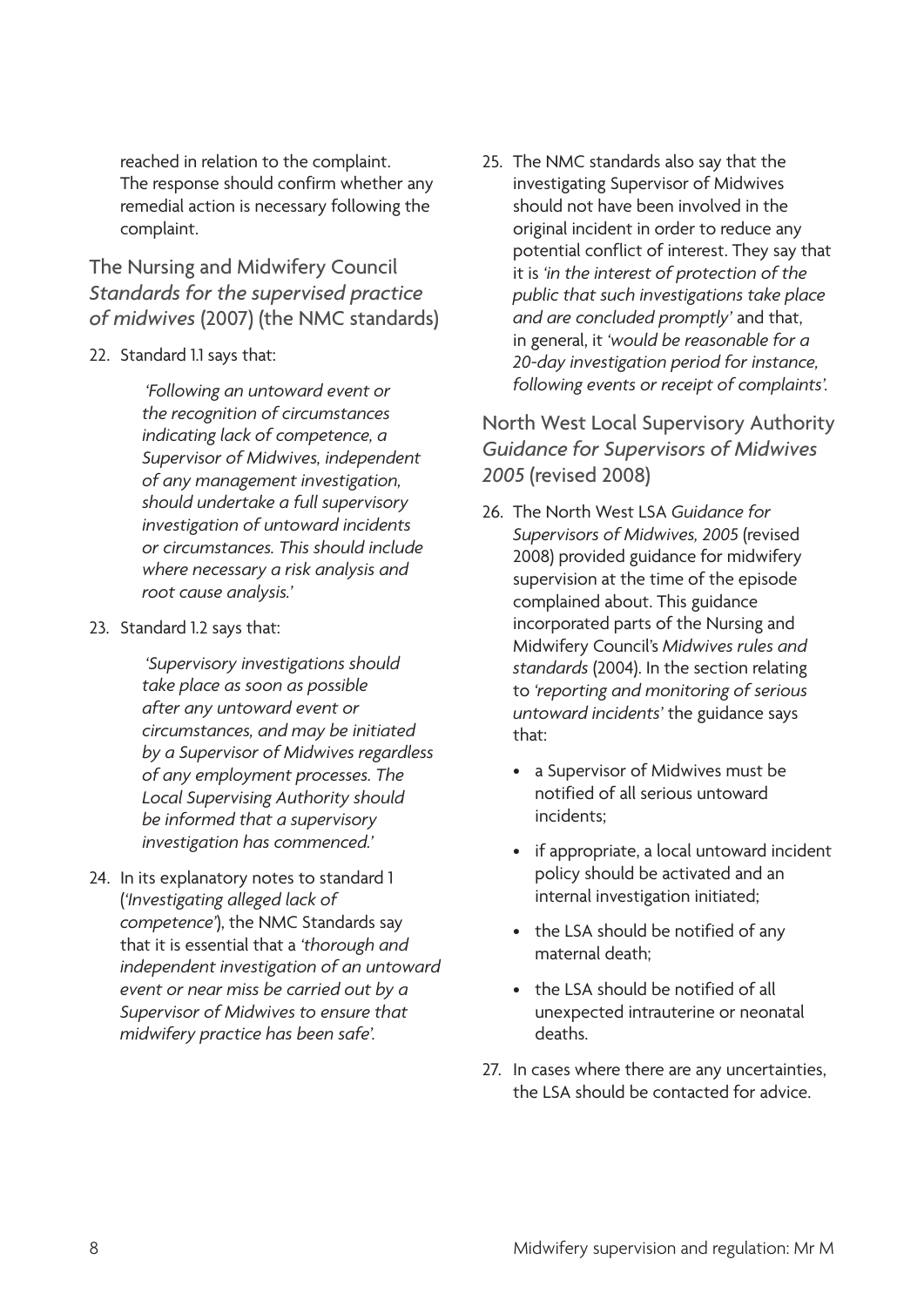National Institute for Health and Clinical Excellence (NICE)<sup>7</sup> guidelines on *Intrapartum care: care of healthy women and their babies during childbirth* (NICE guidelines – September 2007)

- 28. The NICE guidelines say that, in low-risk women, intermittent auscultation<sup>8</sup> of the baby's heart should be changed to continuous fetal heart monitoring (using an electronic fetal heart monitor or cardiotocograph, CTG<sup>9</sup>) when an abnormal heart rate is detected in the baby, either because it is less than 110 beats per minute, or because it is greater than 160 beats per minute, or because it decelerates after the mother's contractions. CTG should also be considered in cases where the liquid is stained with meconium (the baby's first faeces, which have leaked into the uterus).
- 29. In women who have had more than one birth (parous women), the NICE guidelines state that birth would be expected to take place within two hours of the start of the  $\alpha$  active stage of labour<sup>10</sup> in most women.

They say that a diagnosis of delay in the active second stage of labour should be made when it has lasted more than one hour, and the mother should be referred to a healthcare professional trained to undertake an operative vaginal birth $\mathbb{I}$  if birth is not imminent.

- 30. During the second stage of labour, intermittent auscultation of the fetal heart should occur after a contraction for at least one minute, at least every five minutes.
- 31. The NICE guidelines also set out certain risk factors that could indicate a pregnancy is at higher risk than normal. These include diabetes and having a labour induced.<sup>12</sup> Where these risk factors are present, a CTG should be offered and recommended throughout labour.

- A CTG is a means of recording the baby's heart and the mother's uterine contractions.
- <sup>10</sup> The second stage of labour includes the part from the full dilatation of the cervix until the baby is completely out of the birth canal.
- $11$  An instrumental delivery (or operative delivery) is one carried out with the help of forceps, an instrument, similar to a large tong which encircles the baby's head and helps delivery. An instrumental delivery can also be carried out with a ventouse, which is a vacuum device used to assist delivery.
- <sup>12</sup> Induction of labour means that labour is induced artificially, by inserting a gel (or pessary), or tablet into the vagina. Sometimes a hormone drip is also used.

<sup>7</sup> This organisation has recently changed its name, and is now known as the National Institute for Health and Care Excellence (NICE). Its functions are the same: to provide national guidance and advice to improve health and social care.

 $8$  This is a systematic way of listening to the baby's heart by using an acoustical device (similar to a stethoscope) or hand-held ultrasound device. (This sends high frequency sound waves into the uterus and provides a reading based on the sound bouncing back.)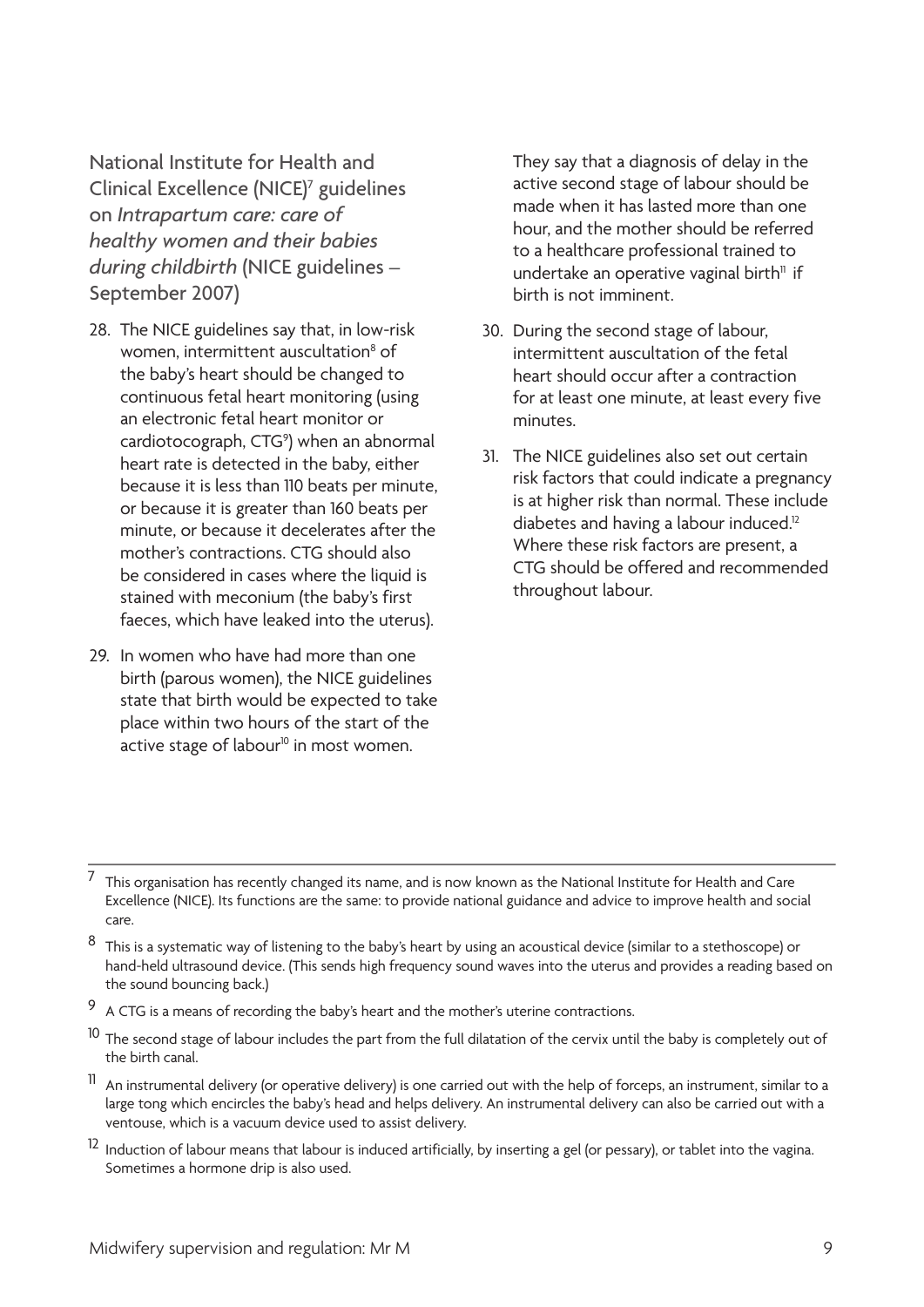## <span id="page-13-0"></span>**The investigation**

- 32. We discussed with Mr M the nature of his complaint and how our investigation would proceed on 23 February 2012. We confirmed our understanding of the complaint in our letter of 12 March. On 10 July 2012 we interviewed one of the Supervisors of Midwives (referred to below as Midwife A) as part of our investigation. We also interviewed Mr M to discuss our investigation and his complaint.
- 33. During this investigation, we have considered relevant documents about Mr M's complaint, including documents relating to the attempts made by the SHA to resolve the complaint.
- 34. We obtained expert advice from one of our clinical advisers: a practising midwife and LSAMO (the Adviser). Our clinical advisers are experts in their field. In their role as advisers they are completely independent of the NHS.
- 35. In this report I have not referred to all the information examined in the course of the investigation, but I am satisfied that nothing significant to the complaint or my findings has been left out.

#### Key events

36. Mrs M attended Furness General Hospital in late July 2008, for the birth of her son, Baby M. Sadly, there were problems during her labour and Mrs M died after the birth of her son on Thursday 31 July 2008, despite attempts to resuscitate her. Her son, Baby M, died the next day as a consequence of being deprived of oxygen during the birthing process, which led to brain damage and ultimately his death.<sup>13</sup>

- 37. Two Supervisors of Midwives were involved in making the decision whether a supervisory investigation was required following the death of Mrs M and Baby M. For ease of reference, I will call them Midwife A and Midwife B in this report. Midwife A, who was also the Trust's maternity risk manager, notified the LSAMO about Mrs M's death by telephone on Monday 4 August 2008. The LSAMO responded in writing on 7 August to offer support if needed to the midwives involved in the care of Mrs M and Baby M.
- 38. A Supervisor of Midwives' meeting was held at the hospital on 17 September 2008. According to a note of the meeting, Midwife A and Midwife B attended. In a passage apparently related to Mrs M's death the note said:

*'Recent maternal death; preliminary investigation suggests amniotic embolus.*<sup>14</sup> *2x Supervisor of Midwives', HOM* [Head of Midwifery] *and OCC*  [Occupational] *Health involved with supporting staff at all levels. Supervisor of Midwives reminded that 1st contact forms to be sent to named Supervisor of Midwives if any concerns re MW/s practice.'*

39. A second local Supervisor of Midwives' meeting was held on 22 October 2008. According to a note of the meeting, Midwife B attended, but Midwife A sent her apologies. In a section of the minutes titled *'Maternal death update'* it says:

> *'Provisional cause of death due to amniotic Eembolus. Root cause investigation of the case revealed a well managed, rare complication of pregnancy – no midwifery practice*

<sup>13</sup> This was the coroner's verdict.

<sup>&</sup>lt;sup>14</sup> Amniotic fluid embolism is a rare obstetric emergency in which it is postulated that amniotic fluid, fetal cells, hair, or other debris enters the maternal circulation, causing cardiorespiratory collapse.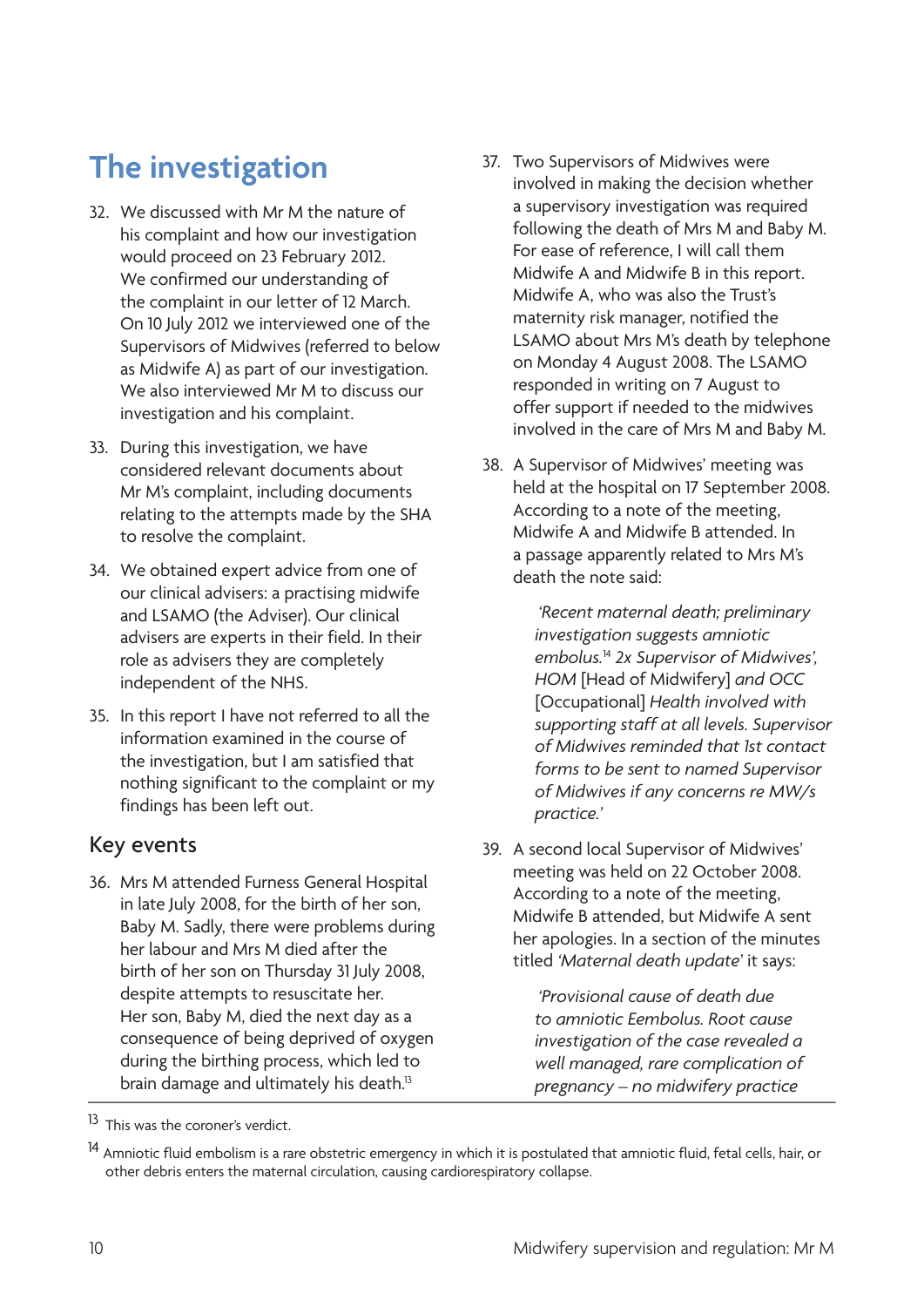*issues identified. Midwives involved supported by group of supervisors and colleagues.'* 

40. The Trust's root cause analysis<sup>15</sup> of Mrs M's and Baby M's deaths was completed in December 2008 (subsequently updated in June and August 2009). The root cause analysis included a chronology of Mrs M's care during pregnancy and summarised her care from when she was admitted until her death. No midwifery concerns were identified. Under a section titled *'Actions'*  it said that a debrief session was facilitated by the Head of Midwifery following Mrs M's death and was attended by both midwives and doctors involved in her care to discuss what was done well and what had been learnt. A later version of the root cause analysis included a summary of the coroner's inquest into Mrs M's death, which was held in July 2009.16

### Local resolution

- 41. Mr M made a request for information from the SHA under the *Freedom of Information Act 2000* on 5 April 2011. He then made a formal complaint to the LSAMO on 14 April.
- 42. In his complaint, Mr M said that the SHA had recently answered his freedom of information request by confirming that the LSA had not undertaken a supervisory investigation. Mr M said that the LSA guidelines stipulate that such investigations should ideally be completed within 20 days of the incident occurring.
- 43. Mr M said that he understood the LSA processes were separate from those of the Trust and that this separation was an important principle of the midwifery supervisory system. He said that he was concerned that the LSA's decision not to undertake a supervisory investigation was based on the Trust's root cause analysis report rather than their independent assessment.
- 44. Mr M said that the LSA's refusal to undertake a supervisory investigation implied that the outcome for his wife and son was not influenced by midwifery care. He said that this view was in direct contrast with the latest Centre for Maternal and Child Health Enquiries (CMACE17) report *Saving mother's lives 2006-2008* (2011). Whilst the LSA had said that his wife's collapse was sudden and could not have been predicted as a result of amniotic fluid embolism, the CMACE report stated this condition should no longer be regarded as a condition with near universal maternal mortality. Mr M quoted the report as stating that amniotic fluid embolism should now be considered a treatable and survivable event in the majority of cases, particularly in a well-equipped unit.
- 45. Mr M said that given the fact that 62% of the maternal deaths covered in the CMACE report were found to have included some aspects of substandard care, he wanted the LSA to explain how they had reached their decision not to conduct a supervisory investigation into the deaths of his wife and son. Mr M said that *'other preventable*

<sup>17</sup> CMACE is an independent charity with a mission to improve the health of mothers, babies and children by carrying out confidential enquiries and other related work on a UK-wide basis, and then widely disseminating the results.

<sup>&</sup>lt;sup>15</sup> Root cause analysis is a class of problem-solving methods aimed at identifying the root causes of problems or events. Root cause analysis is not a single, sharply-defined methodology; there are many different tools, processes, and philosophies for performing it.

<sup>16</sup> The inquest said that Mrs M '*died from a very rare complication of pregnancy which was fatal and for which the cause is not yet understood by medical science'.*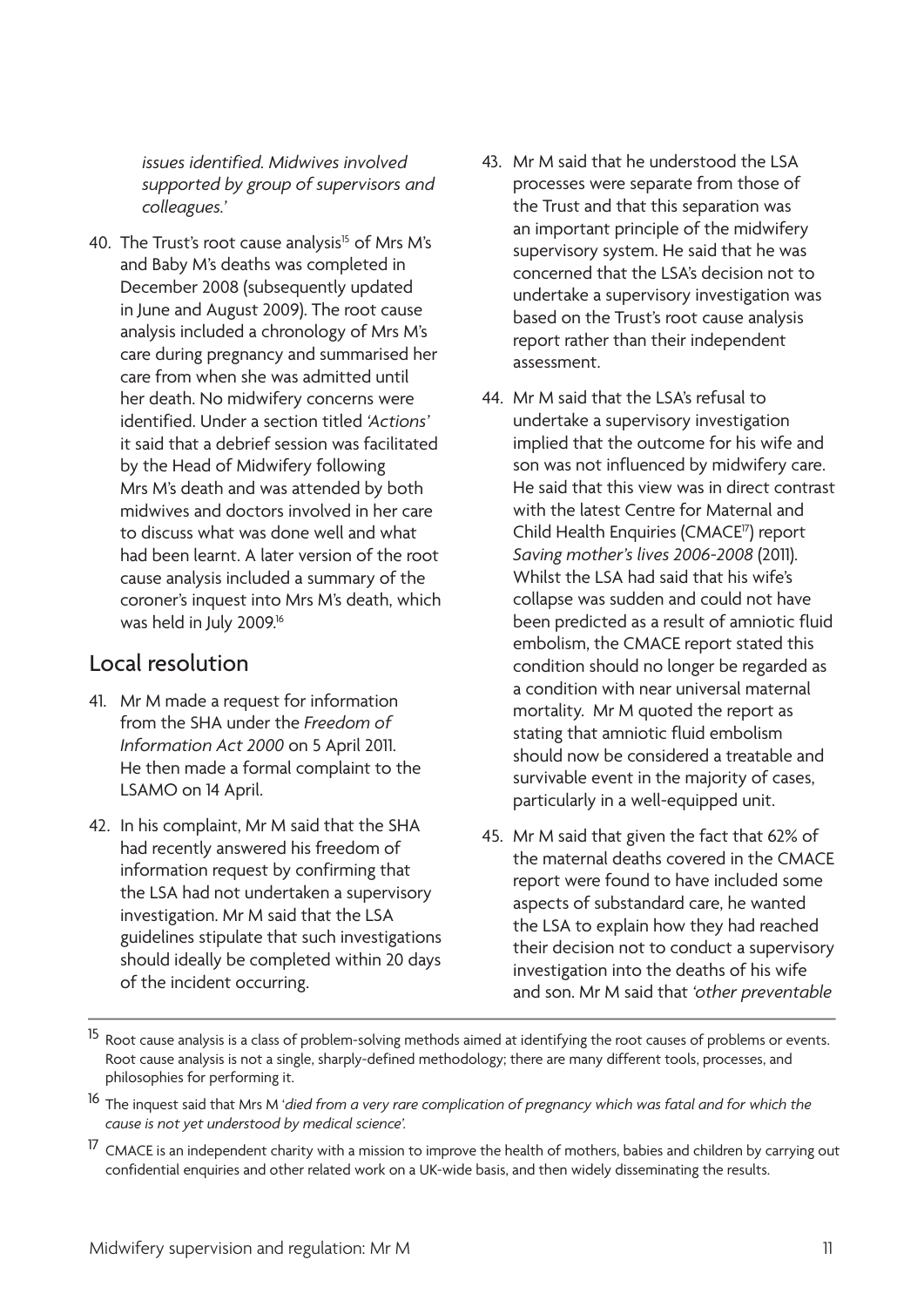*deaths occurred in the* [Trust's] *maternity unit in 2008'*, which appeared to share common failures, such as dysfunctional teamwork. He questioned how the LSA could be learning lessons from these events when they did not investigate them.

- 46. The SHA provided a response dated 23 May 2010 (clearly meant to read 2011). They said that the LSA function was the statutory responsibility of the SHA. They could comment only on the areas of Mr M's complaint that fell within the remit of the LSA. They said any comments relating to the overall care and treatment of Mrs M should be addressed to the Trust.
- 47. The SHA said that there is no requirement to undertake a supervisory investigation unless there is some indication of a lack of competence on the part of a midwife, or of poor midwifery practice. These decisions are made independently of the Trust's decision about any disciplinary action. This did not mean that the Trust and Supervisor of Midwives had to work independently of each other when reviewing the root cause analysis following a serious untoward incident.<sup>18</sup> The SHA said that at the time of Mrs M's and Baby M's deaths it was normal practice for a trust's root cause analysis to inform the supervisory decisions about whether or not there were any fitness to practice issues.
- 48. The SHA said that the statutory supervision process required the Supervisor of Midwives to inform the LSAMO when there was a maternal death; and for a referral to be made to CMACE. Although a maternal death had to be notified to the LSAMO, he or she does not personally

become involved in the local supervisory review as this is the responsibility of the local Supervisor of Midwives. The SHA said that the role of the LSAMO was to ensure that the local Supervisor of Midwives was working with the Trust's root cause analysis process to determine whether a supervisory investigation was required.

- 49. The SHA said that the Trust's chronology of events and root cause analysis did not raise any concerns about the fitness to practise of the midwives involved in Mrs M's care.
- 50. The SHA said that the decision not to hold a local supervisory investigation did not imply that there were no lessons to be learnt from either Mrs M's or Baby M's deaths. It did indicate, however, *'that the initial consideration of events did not identify any concerns about the midwives fitness to practise'.*
- 51. The SHA concluded by stating that:

*'the local Supervisor of Midwives followed the process in place at the time, did take into account the outcome of the root cause analysis to inform the decision of whether there should be a separate supervisory investigation and did conclude that this was not appropriate as fitness to practice issues were not identified.'*

52. In an email exchange of 13 September 2011, following Mr M's complaint to us, the LSAMO asked Midwife A for *'any evidence – if you have it – of the decision not to undertake a SOM* [Supervisor of Midwives] *investigation re Mrs M'.* Midwife A said:

> *'I undertook the root cause analysis as Risk Manager and did not identify any midwifery practice issues.* [Midwife B]

<sup>&</sup>lt;sup>18</sup> The National Patient Safety Agency defines a serious untoward incident as one which results, amongst other things, in unexpected or avoidable death (of patients, staff, visitors or other members of the public) or serious or permanent harm, or reduction in life expectancy.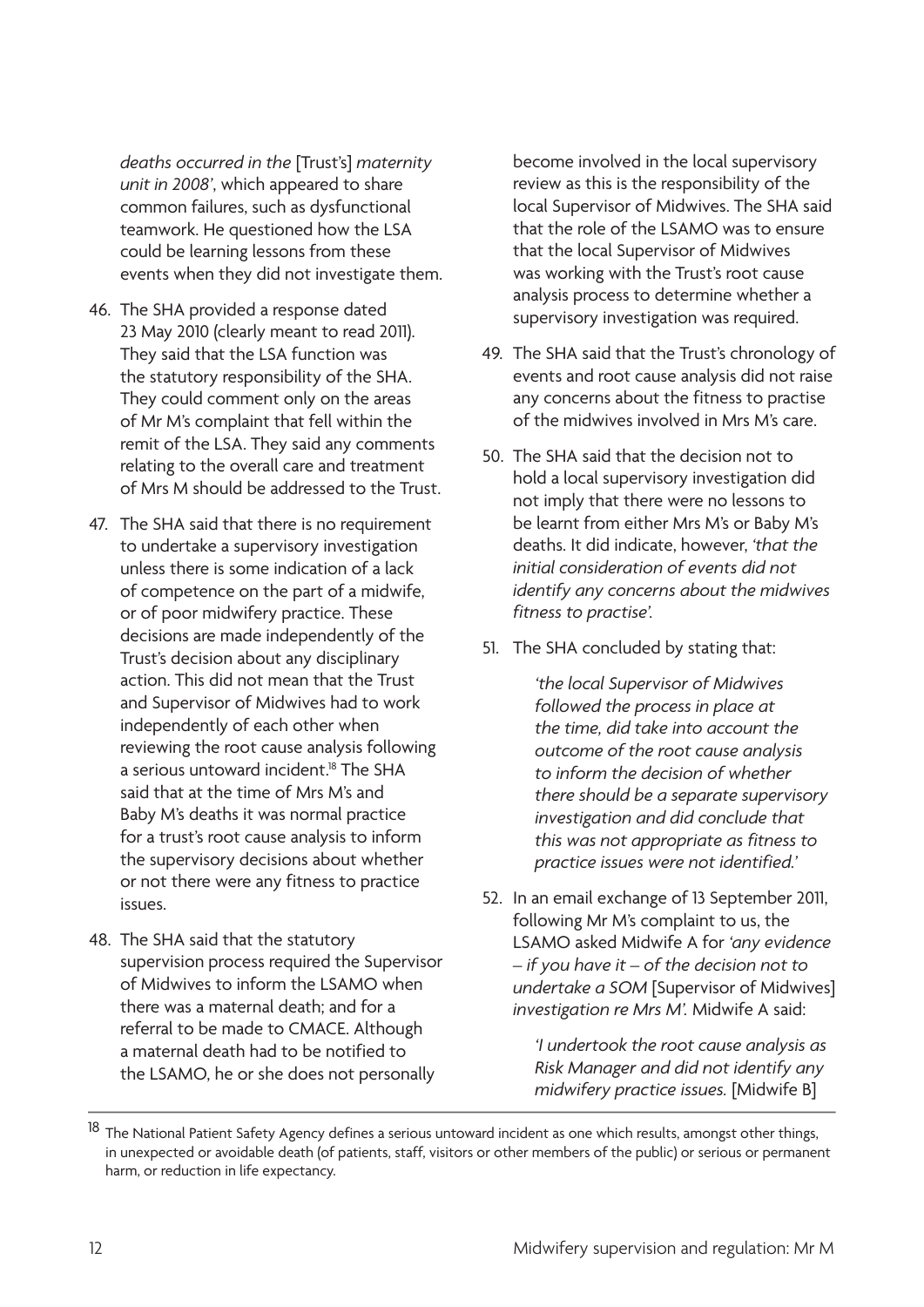*and I then reviewed the case as Supervisor of Midwives and agreed there were no practice issues. We then agreed this at the October 2008 meeting … there were five Supervisors* [of Midwives] *present at the maternity risk management meeting when the case was discussed.'* <sup>19</sup>

#### Initial complaint to the Ombudsman

53. Mr M remained dissatisfied with the Trust's response to his complaint and complained to the Ombudsman in July 2011. We initially agreed to investigate the SHA's response to Mr M's complaint.

### SHA response to our proposal to investigate Mr M's complaint

- 54. The SHA said, in their letter of 1 March 2012, that they had reviewed all their evidence. They provided what they said was a summary of their findings about the local decision making and the steps they had taken to improve their process.
- 55. The SHA said that under the guidance in place at the time of Mrs M's death, the Supervisor of Midwives would have been expected to inform the LSAMO of all maternal deaths. The SHA said this had happened.
- 56. According to the SHA, the local Supervisor of Midwives would have been expected to review the incident and decide whether there were any midwifery practice concerns to investigate. The SHA said that:

*'the Maternity Risk Manager confirmed (when asked by the Local Supervisory Authority Midwifery Officer in* 

*September 2011) that she had done a root cause analysis as the risk manager and had not identified any midwifery practice issues. She then reviewed the case as a Supervisor of Midwives with another Supervisor of Midwives and agreed there were no midwifery practice issues. At this time the guidance supported the dual role of a risk manager acting as a Supervisor of Midwives in the same case as good co-ordinated practice. The decision was subsequently agreed with five other Supervisors of Midwives in their October 2008 meeting.'*

- 57. The SHA said that if the *'investigation'* had found a case to answer then the Supervisor of Midwives would submit a formal report and recommendations to the LSAMO. Midwife A had *'confirmed there were no midwifery practice issues, therefore there was no need to undertake a supervisory investigation and submit a formal report'.*
- 58. According to the SHA, as part of their investigation, the LSAMO reviewed the root cause analysis report, the timeline and the outcome of the coroner's inquest. She has confirmed that, based on the information available:

 *'the midwife acted within the Nursing and Midwifery Council* Midwives rules and standards *(2004) as she escalated as soon as she noted that a deviation from the norm has occurred (Rule 6 – Sphere of Practice). This midwife acted within the Nursing and Midwifery Code (2008) in that she acted in the best interests of her client.'*

<sup>&</sup>lt;sup>19</sup> We have not seen any minutes or evidence of the maternity risk management meeting. The SHA have confirmed that they do not have the minutes or a copy of them.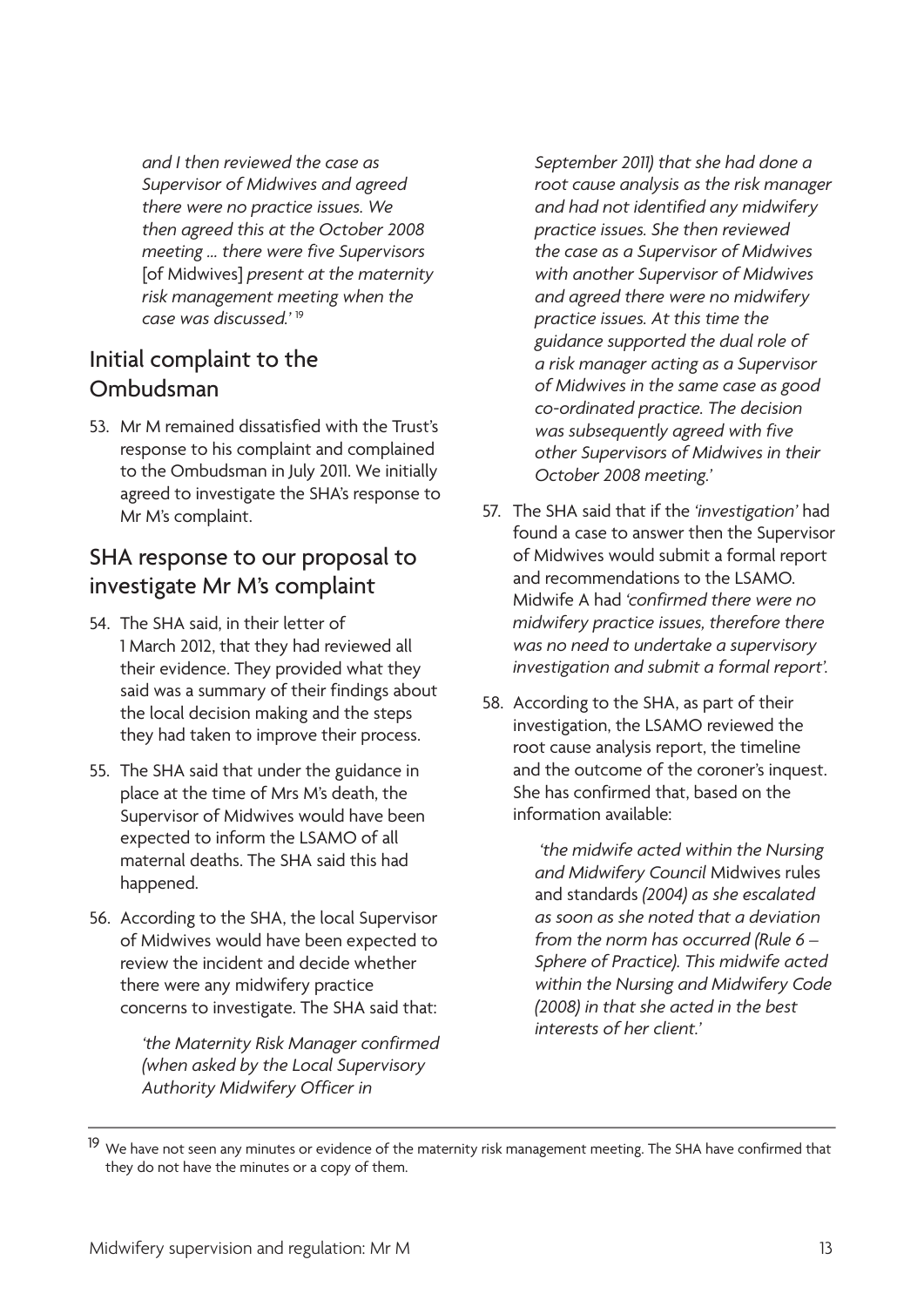- 59. The SHA said that they had concluded that the process followed was consistent with the relevant guidance. They said, however, that they were aware that their process needed to be improved by *'introducing more rigour and opportunities for scrutiny and challenge'*. A supervisory investigation toolkit had now been introduced to: (a) aid decision making when deciding to carry out a supervisory investigation; and (b) guide the assessment that a Supervisor of Midwives needs to make before a formal supervisory investigation. If a Supervisor of Midwives is concerned about a midwife's ability to practice safely and effectively, the Supervisor of Midwives needs to justify whether or not a formal investigation is appropriate. The SHA said *'it is this justification and documentation of the decision taken that is the key difference between the process in 2008 and process in 2012'*.
- 60. The SHA said that if a formal supervisory investigation is undertaken, the documentation must be sent to the LSAMO. If an investigation is not required, the documentation can be kept with the serious untoward incident report.

#### Interview with Midwife A

61. On 10 July 2012 we interviewed Midwife A. She explained that she was the Trust's maternity risk manager and a Supervisor of Midwives for the LSA. She told us that the deaths of Mrs M and her son, Baby M, triggered her review of the midwifery care that had been provided. She said she had reviewed the clinical records and compared them with the appropriate standards. She said that she did not identify any concerns with the midwifery care provided. When asked about the CTG, Midwife A said that it appeared sound before Mrs M's transfer to the labour ward (this occurred at 4.15pm on 31 July 2008). She said that after Mrs M's

transfer to the labour ward, the CTG was not started. Midwife A confirmed that she felt confident that there were no shortcomings in the midwifery care at the time.

62. She said that she was a *'runner'* in Mrs M's case. In other words, she was not directly involved in the care provided but obtained supplies as required.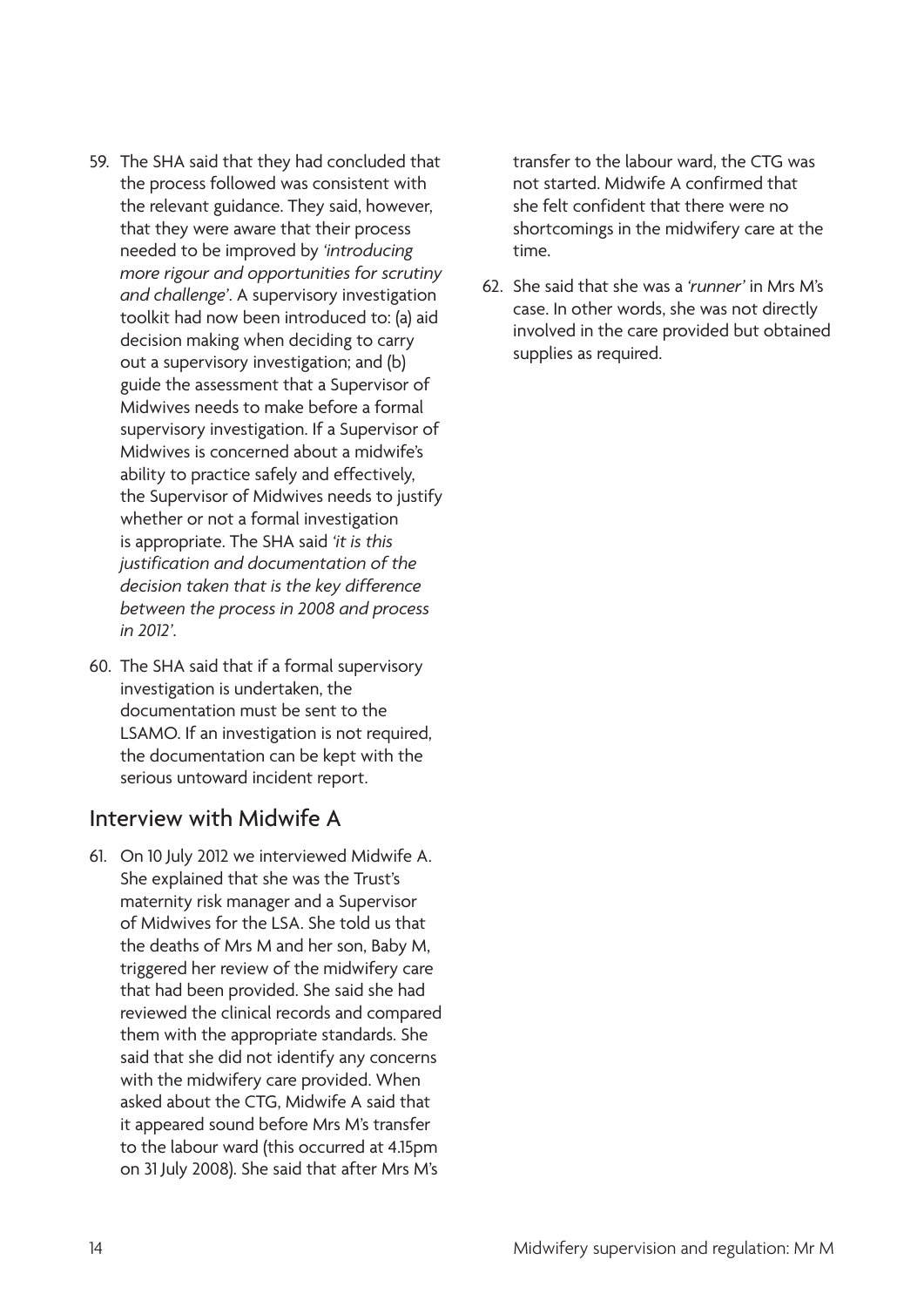## <span id="page-18-0"></span>**Our clinical advice**

- 63. The Adviser said that the Supervisor of Midwives should consider whether to begin an investigation when a trigger event occurred. At the relevant time, the SHA had guidance that specifically set out the circumstances in which a Supervisor of Midwives should be notified of an untoward incident, and when the LSA should be notified. The deaths of Mr M's wife and child should have been reported both to a Supervisor of Midwives and to the LSA.
- 64. The Adviser said that Midwife A should have started by reviewing the midwifery records to see if the midwifery care was appropriate and in line with NMC standards. She should have reviewed the maternal and neonatal records to see if there were any concerns. If she found any, she should have made further enquiries of the midwife and, if she had any doubts about whether to begin a supervisory investigation, she should have asked for advice from the LSAMO.
- 65. The Adviser explained that Supervisors of Midwives are the *'eyes'* of the LSA in their role of ensuring that the midwifery care provided is in line with current midwifery standards, as set out by the NMC. This means that there is an expectation that a Supervisor of Midwives will intervene and investigate when there are low or unacceptable standards of care.
- 66. The Adviser said that if at any point Midwife A identified low standards of care or poor conduct issues, then an investigation should have been started. She said that the LSAMO would offer advice, support and guidance in these circumstances.

67. There was no guidance in place in 2008 about whether it was appropriate to base a decision on the local root cause analysis. However, the Adviser has told me that in 2008 a chronology of events and root cause analysis would have been sufficient in terms of written evidence to support a decision about whether a supervisory investigation was necessary.

#### The midwifery care

- 68. The Adviser said that the initial review of the records should have identified a number of concerns about the midwifery care provided to Mrs M and her son. The Adviser said that Mrs M was a high-risk mother because she had diabetes and was having her labour induced. This meant that she should have had continuous fetal heart monitoring with a CTG from the time her labour became established, at approximately 3.15pm. The Adviser said that Mrs M's transfer to the labour ward would have interrupted this, but the CTG should have been started again as soon as she arrived at the delivery suite at approximately 4.15pm.
- 69. The Adviser explained that the purpose of continuously monitoring the baby's heart would have been to monitor for signs that the baby might not be getting enough oxygen (hypoxia). Mrs M began to feel unwell at approximately 5.54pm. The Adviser said that there was enough time between 4.15pm and 5.54pm for the midwife to set up the CTG, yet this was not done. The Adviser noted that when the midwife listened to the baby's heart, she could have set up a CTG but she did not do so. In any event, the Adviser also said that the baby's heart was not listened to often enough. She said that in a low-risk pregnancy the baby's heart should be listened to at least every 15 minutes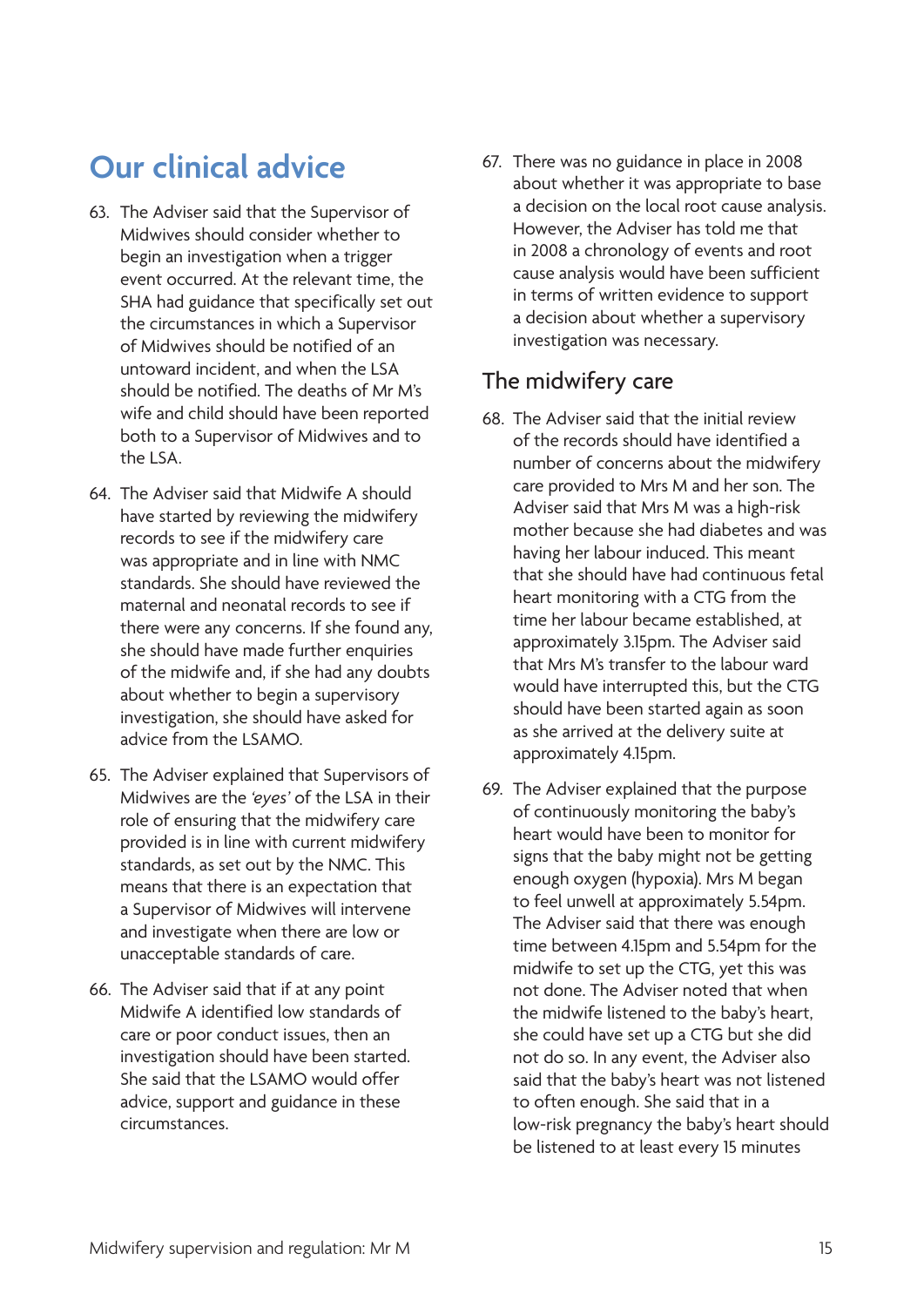in the first stage of labour, and every five minutes during the second stage of labour. Even this basic level of care was not given to Mrs M.

### The decision not to investigate

- 70. The Adviser said that there was a lack of documentation about the decision not to carry out a supervisory investigation.<sup>20</sup> The Adviser said that the failure to monitor Mrs M's baby with a CTG was a poor standard of midwifery care and not in line with NICE guidelines. She said that this should have prompted a decision to investigate, in order to ensure that the midwives involved in Mrs M's care were safe and competent practitioners.
- 71. In addition, the Adviser said that it is not clear from the records whether a CTG was started or not, because there is no mention of this or of any readings. It was only when asked, during our investigation, that Midwife A confirmed that the CTG was not started. The Supervisors of Midwives should have identified this gap in the records and established, before making their decision, whether a CTG was started or not.
- 72. The Adviser said that, although Midwife A and Midwife B were present during Mrs M's labour, they were mainly in a supporting role. She said that it was therefore acceptable for them to have made the decision about whether a supervisory investigation was required. She also said that this decision was reviewed at a supervisors' meeting on 17 September 2008, with six other supervisors present. She said that there was agreement at this meeting that an

investigation was not required, although it was not clear from the notes of the meeting whether all the Supervisors of Midwives who were present had actually reviewed the clinical records. She said that if anyone had concerns about the care provided by midwives, they should have raised them at this meeting.

73. The Adviser said that this team of Supervisors of Midwives reviewed the decision again on 22 October 2008, although Midwife A was not present. The written note from the minutes of this meeting says that:

> *'the provisional cause of death was due to amniotic fluid embolus. The root cause investigation revealed a well-managed, rare complication of pregnancy – no midwifery practice issues identified. Midwives involved supported by a group of supervisors and colleagues.'*

74. The Adviser said that the fact that Mrs M did not have continuous fetal heart monitoring was a poor standard of care, which should have prompted a decision to investigate. She said that it was not clear from the records whether CTG fetal heart monitoring had been carried out and this should have been established before a decision that a supervisory investigation was not required, because this was clearly not in line with the relevant midwifery standards. The Adviser said that she was very critical of the Supervisors of Midwives for not identifying that electronic fetal heart monitoring had not been started.

 $20$  The Adviser said that in 2008 across the UK, standard practice would not have included clearly recording a decision not to investigate. However, she said that another Supervisor of Midwives should be able to read the same clinical notes and come to the same view around the midwifery care provided.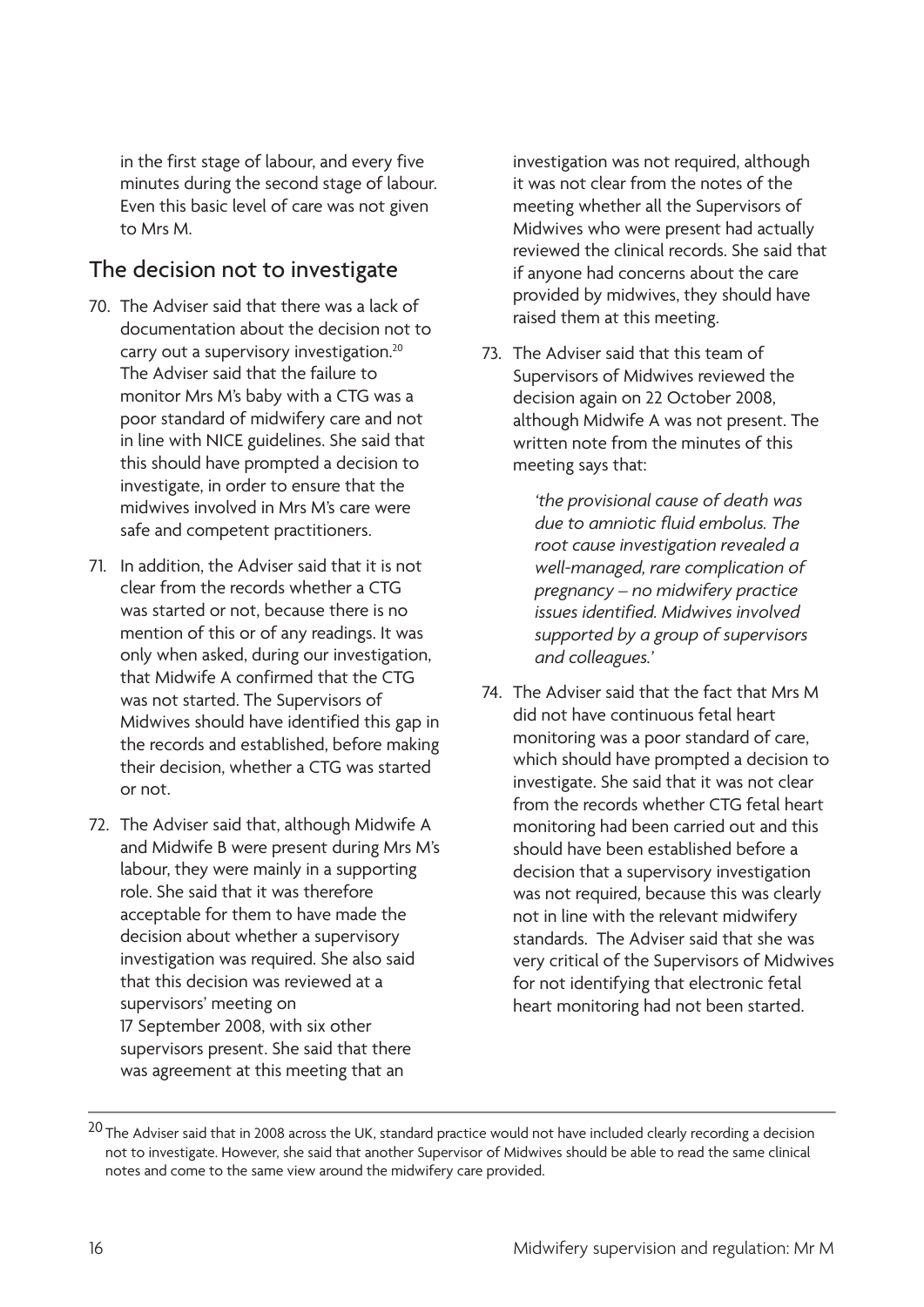## <span id="page-20-0"></span>**Findings**

### The decision not to carry out a supervisory investigation

- 75. In order for the SHA to 'get it right' and adequately carry out its duty to perform open and effective supervisory investigations of midwives, the SHA should have acted in accordance with the relevant standards and with established good practice (as described by the Adviser). This means that when the Supervisor of Midwives reviewed Mrs M's records, she should have identified any areas of midwifery care that were not in line with national guidance or NMC standards. If any such concerns were identified, she should have informed the LSAMO, and a supervisory investigation should have been started in order to establish the reasons behind midwifery practice issues; and what action was necessary in order to safeguard the public and ensure the midwife was practicing to an acceptable standard.
- 76. I have been advised that Mrs M was a high-risk mother and that her baby's heart rate should have been monitored electronically from the moment she arrived in the delivery suite at 4.15pm. This did not happen, even though there was time to start the CTG. Even if Mrs M had not been identified as a high-risk mother, her baby's heart should have been listened to more frequently than it was. Baby M's heart was listened to only four times between 4.15pm and 5.50pm, when it should have been checked a minimum of six times. With a high-risk mother, Baby M's heart rate should have been checked 19 times.
- 77. It was not against the then guidance for Midwife A to make the decision about whether a supervisory investigation was

required, and I have not seen any evidence that a conflict of interest influenced her decision in Mr M's case. Nonetheless I can quite understand why the possibility of such a conflict would be a worry for any parent finding themselves in this position. For that reason, I am deeply concerned that the regulations allow potential muddling of the supervisory and regulatory roles of midwives, or even the possibility of a perceived conflict. That cannot be in the interests of the safety of mothers and babies. And it is inherently unfair to service users and to midwives themselves.

- 78. Putting aside the question of any perceived conflict of interest, when making her decision that an investigation by the LSA was not required, Midwife A did not identify the failings in midwifery care. She did not realise that continuous fetal heart monitoring was not started, and she did not realise that the baby's heart was not listened to as frequently as it should have been. The records show that, even for a low-risk pregnancy, Baby M's heart was not listened to frequently enough, yet this did not prompt either Midwife A or Midwife B to ask more questions. I believe that if these concerns had been raised with an LSAMO, an investigation should have been started in order to determine whether the relevant midwife had the knowledge and skills to be a competent practitioner.
- 79. The SHA says on their website that the purpose of the LSA is:

*'to ensure that statutory supervision of midwives in the North West is carried out to a satisfactory standard and thus ensure safe midwifery care and protection of the public within its boundaries.'*

It is clear that this did not occur in Mrs M's case.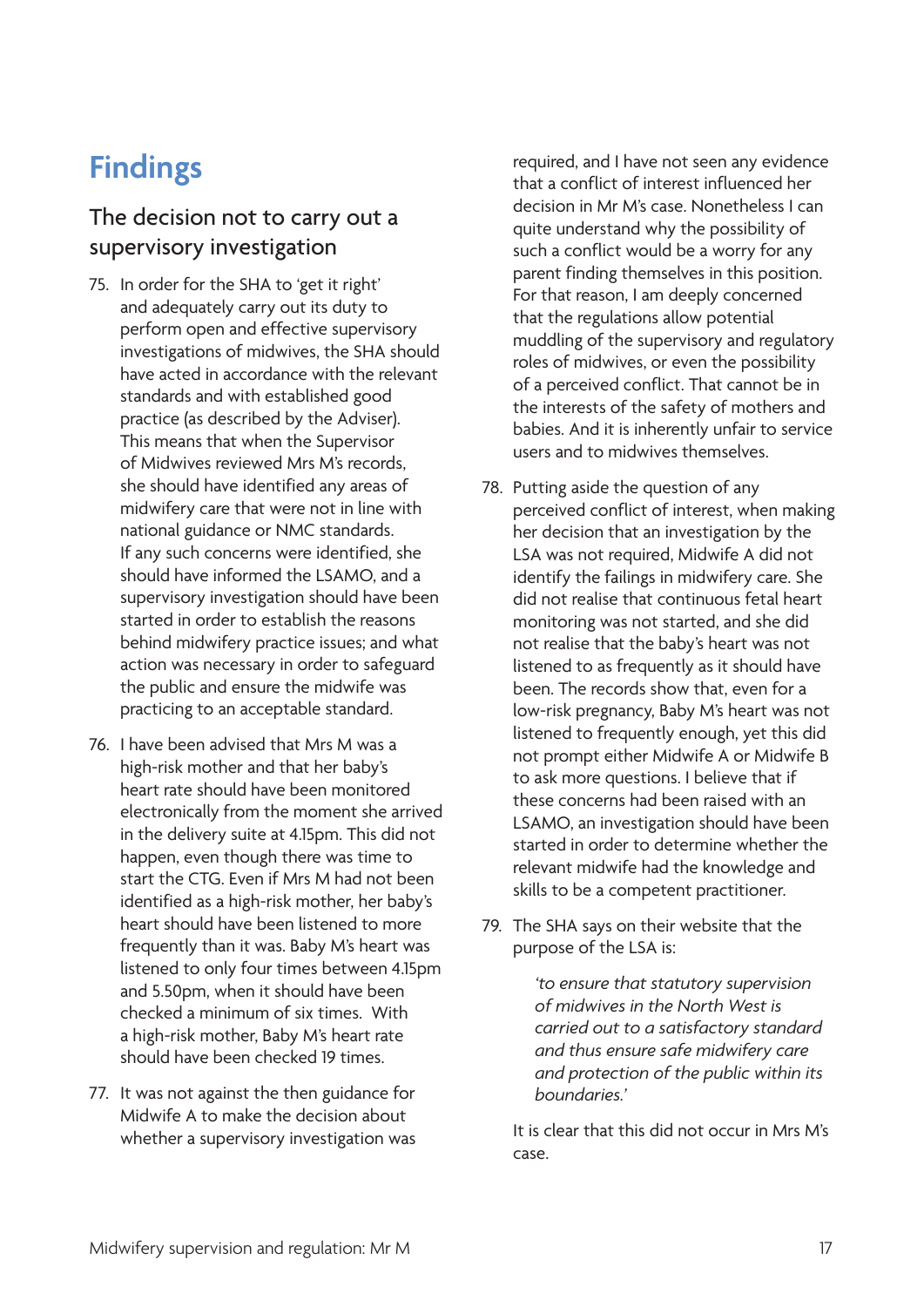80. Having considered all the evidence and the advice I have received, I conclude that the decision taken by Midwife A fell so far below the applicable standards and established good practice that it was maladministration. When she made this decision, Midwife A was acting on behalf of the LSA and it therefore follows that, by not carrying out a supervisory investigation when one was clearly required, the SHA did not adequately discharge its functions as the LSA for midwives.

#### Mr M's complaint

- 81. When responding to Mr M's complaint, the SHA should have been 'open and accountable'. It should have taken responsibility for the actions of its staff (or those acting on behalf of the LSA) by ensuring that the decision made by Midwife A, acting in her capacity as supervising midwife on behalf of the LSAMO, was made in accordance with recognised quality standards and established good practice. It also should have provided evidence-based explanations and given reasons for their decisions. It should have acted fairly and proportionately by ensuring that Mr M's complaint was investigated thoroughly and fairly to establish the facts.
- 82. The SHA said that a Supervisor of Midwives was notified immediately after Mrs M's death, when the Trust started an internal investigation which included a root cause analysis. The LSA were also informed about the deaths. The SHA told Mr M that the decision not to conduct a supervisory investigation was based on the chronology of events and root cause analysis of the care Mrs M received. While I am critical of the substance of that decision, it was not unreasonable for the Supervisors of Midwives to have used the

root cause analysis to help them arrive at their decision. Nor was it unreasonable for them to rely on the root cause analysis completed by Midwife A, who was also the Trust's maternity risk manager. At the time it was not contrary to the applicable standard or established good practice for the same person to hold both roles. The SHA's response to both of these points was therefore accurate.

- 83. However, in responding to Mr M's complaint, the SHA should have gone much further than it did. The SHA did not carry out a thorough investigation of the original decision not to carry out a supervisory investigation. Confining itself to procedural questions meant that it did not investigate whether there were any deficiencies in the substance of the original decision. It did not identify that basic levels of care were not provided and, worse still, it did not identify that Midwife A had not identified them. The failings were readily apparent from the clinical records. At the very least, the absence of any mention of the CTG from 4.15pm should have prompted the SHA to consider it as a concern.
- 84. It took an investigation by the Ombudsman to establish that CTG monitoring was never actually started. The SHA was in a position to do this at the time, and this information would have been crucial in responding to Mr M's complaint.
- 85. In order to fulfil the role of LSA, some reliance is placed on the relevant Supervisors of Midwives determining, locally, whether a serious incident has been caused by midwifery practice issues. However, in order to safeguard against poor decisions being made locally, the SHA should have ensured that complaints about decisions made by Supervisors of Midwives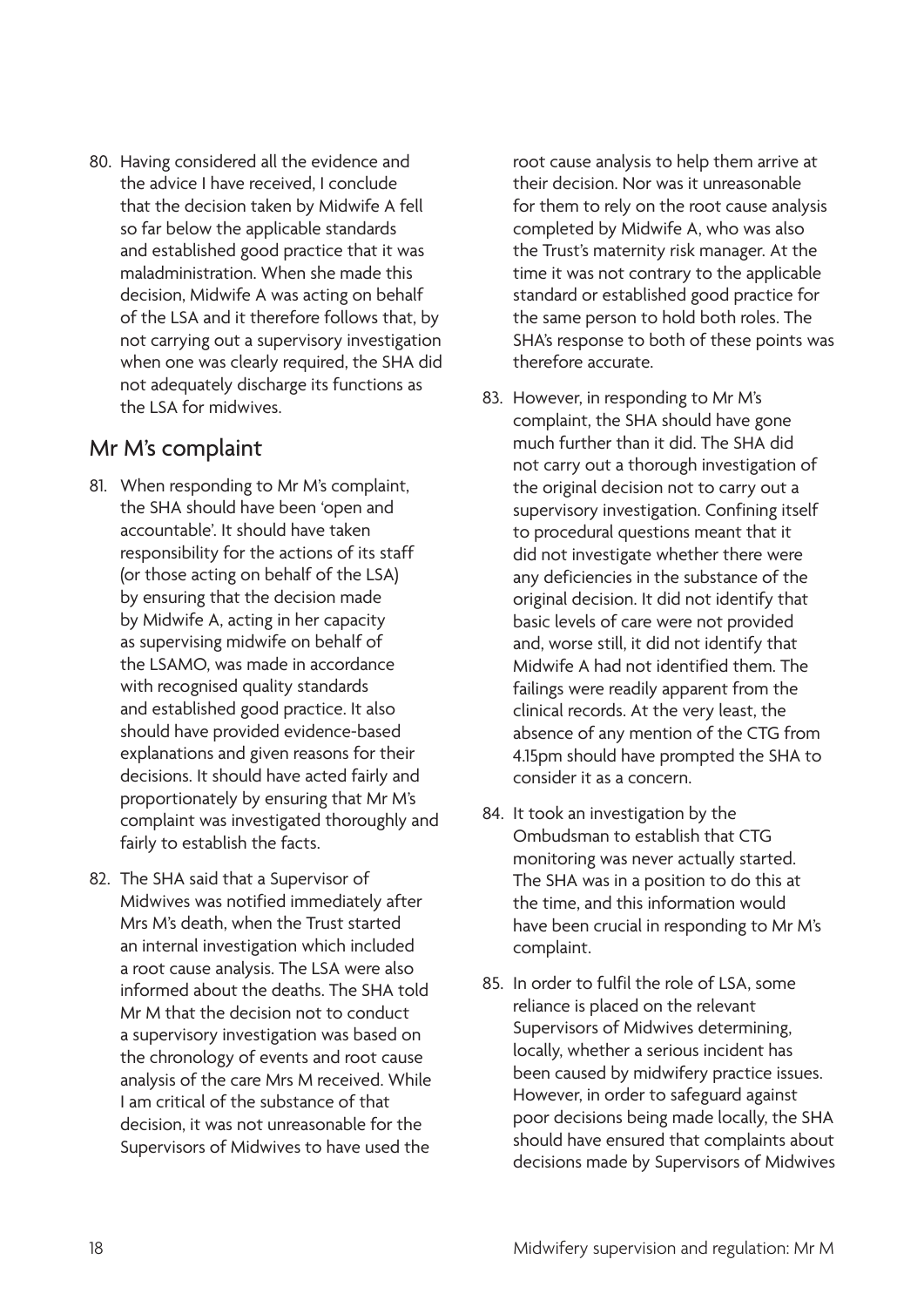not to investigate were addressed thoroughly and fairly. In Mr M's case, I have found that this did not happen.

86. Having considered the evidence and the advice I have received, I find that the SHA was not open and accountable and did not act fairly and proportionately. It did not carry out a thorough investigation of the decision made by Midwife A and Midwife B, and consequently, did not provide Mr M with an evidence-based explanation of that decision. Finally, it also did not 'get it right', because although it maintained that the decision taken by the Supervisor of Midwives was sound, the evidence is clear that in fact a supervisory investigation should have been carried out. I find that the SHA's actions in responding to Mr M's complaint amounted to maladministration.

#### Injustice

87. Without an investigation into the midwifery care provided, or a thorough evidence-based response to his complaint about the absence of such an investigation, and in particular, without any acknowledgement that the original decision was flawed, I can understand why Mr M has been unable to mourn the loss of his wife and his baby son. I can also see that Mr M has good reason to doubt whether lessons have been learnt as a result of his wife's and his son's deaths. That can only have made things worse for him and his wife's family. I find that this is an injustice to Mr M which has arisen in consequence of the maladministration I have identified.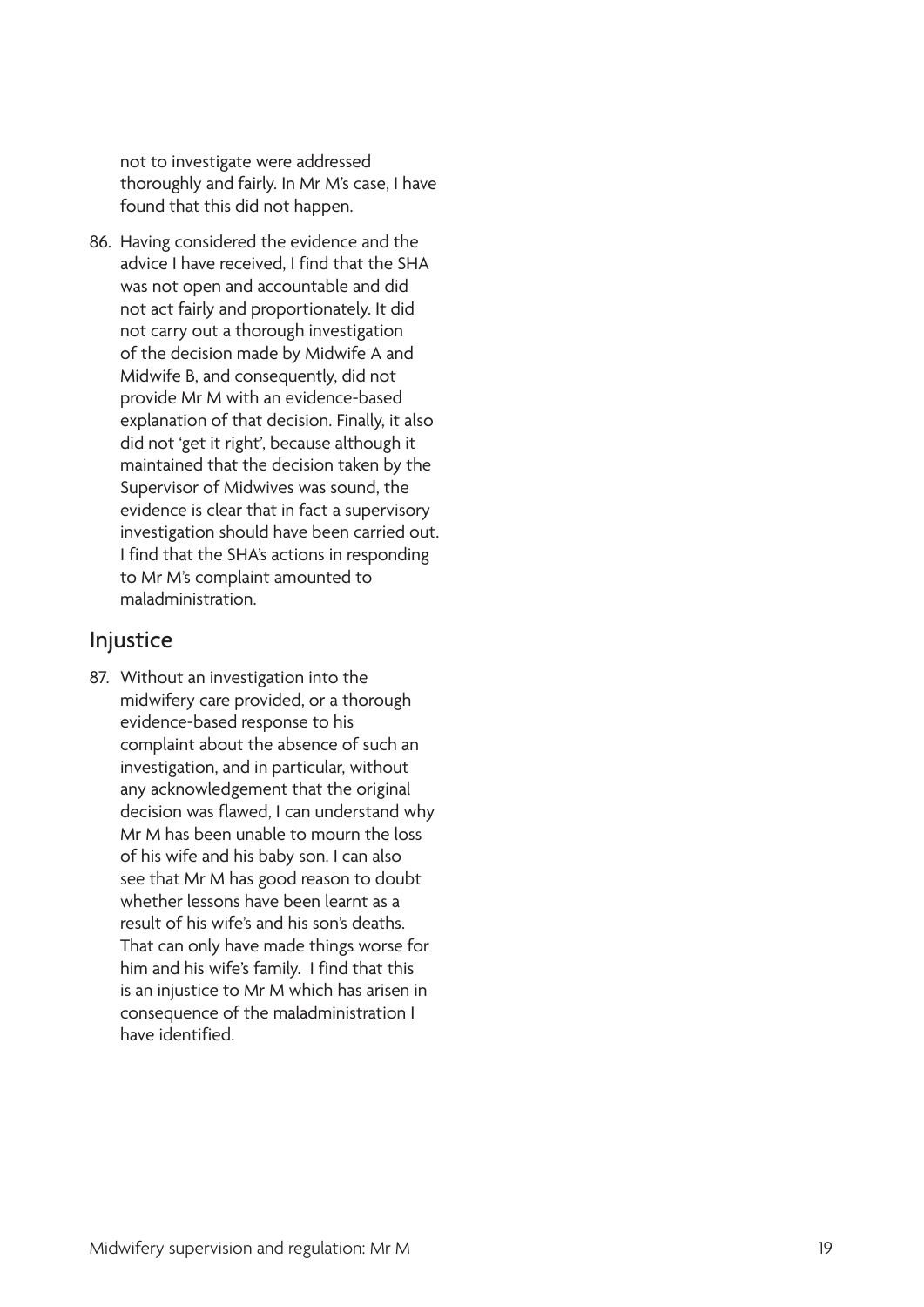## <span id="page-23-0"></span>**Recommendations**

- 88. This is one of three complaints we have investigated which deal with midwifery supervision and regulation under the SHA. In all three cases, the midwifery supervision and regulatory arrangements at the local level failed to identify poor midwifery practice. As we have said, we think these cases clearly illuminate a potential muddling of the supervisory and regulatory roles of Supervisors of Midwives.
- 89. We brought together leaders in the field of midwifery and regulation to discuss the strengths and weaknesses of the current system and what needs to change to enhance the safety of mothers and babies.
- 90. We have worked with the NMC, the Professional Standards Authority for Health and Social Care, NHS England and the Department of Health. In our publication *Midwifery supervision and regulation: recommendations for change*, we have identified two key principles that will form the basis of proposals to change the system of midwifery regulation.

The two principles are:

- that midwifery supervision and regulation should be separated;
- that the NMC should be in direct control of regulatory activity.
- 91. We recommend that these principles inform the future model of midwifery regulation.
- 92. We recognise that the regulatory framework for midwifery is a UK-wide framework and changes need to be negotiated with stakeholders across the UK. We undertake to share our conclusions and reasoning with the other UK ombudsmen and we look to the Department of Health to convey these recommendations to its counterparts in Northern Ireland, Scotland and Wales.
- 93. We recommend that the NMC works together with NHS England and the Department of Health to develop proposals to put these principles into effect. This will include developing and consulting on proportionate approaches to midwifery supervision and midwifery regulation. We recommend that this is done in the context of the anticipated Bill on the future of healthcare regulation. We also recommend that the Professional Standards Authority advises and reports on progress.